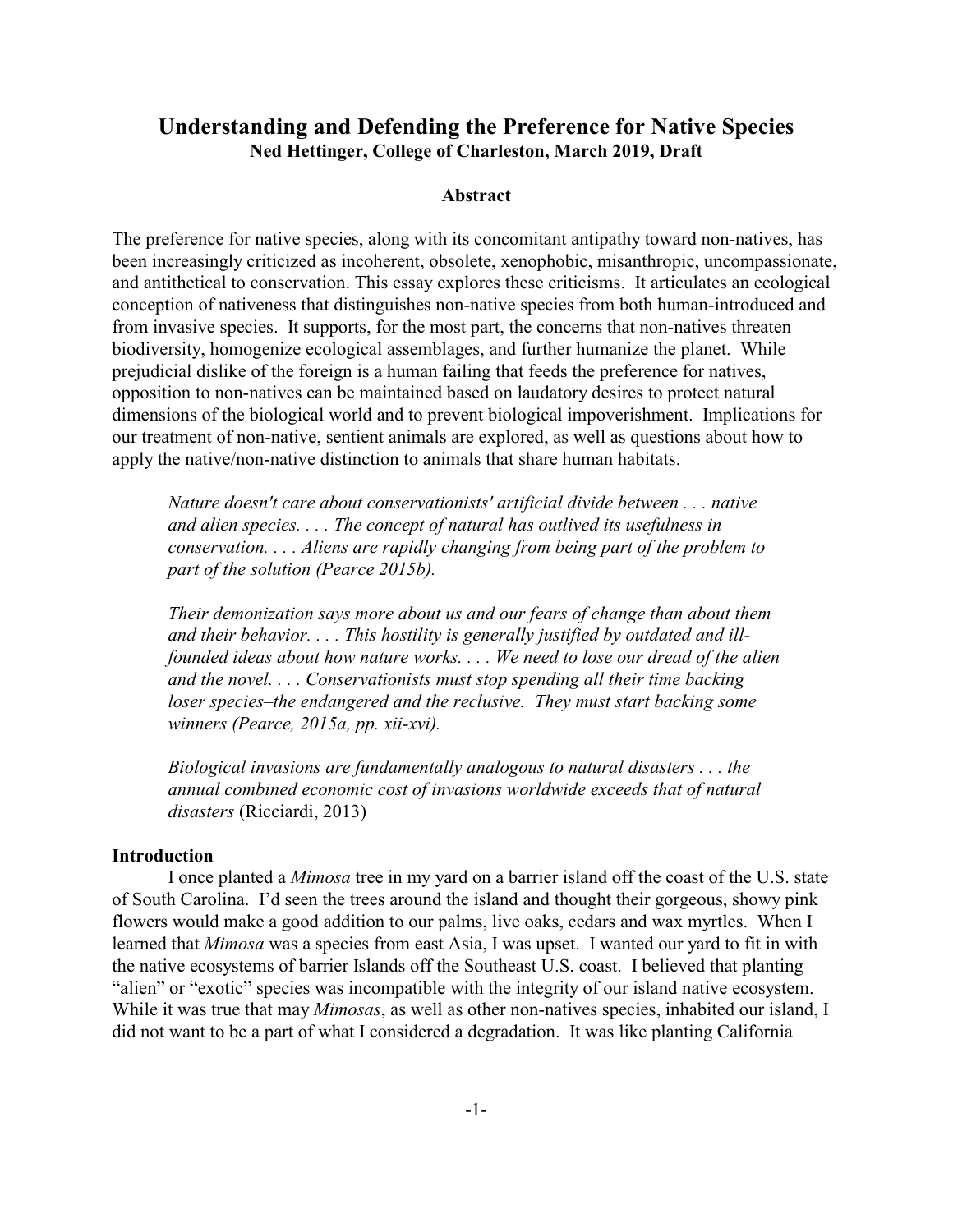redwoods in Northern Europe or transporting Camels into the U.S. southwestern desert: These species did not belong in those places.

The idea that non-natives should be kept out of native ecosystems is strongly endorsed by most environmentalists, and yet it has been subject to increasing criticism over the last twenty years. "Nativists" (those with a preference for native species and an antipathy toward nonnatives) are accused of xenophobia, not only for having an irrational fear and hostility toward alien species, but also being complicit with the recent and growing prejudice against human immigrants. Nativists are also accused of being in the grip of a scientifically uniformed conception of natural systems, mistakenly believing that they are unchanging, tightly knit communities whose species composition remains fixed. It is argued that in a time where human alteration and domination of the natural world is extensive and ever increasing ("the Anthropocene"), with consequent loss of endemic species and collapsing ecosystems, we need to embrace non-natives and the novel ecosystems they create. Such ecological novelty is a ositive contribution to the only nature that we can hope of sustaining on earth. Rather than treating nonnative species as a plague to be eradicated (as when the U.S. National Park Service shoots Mountain Goats that have strayed into the parks), non-native species should be seen as a part of nature and part of the biodiversity we should be preserving.

 Some scientists have even suggested that the discipline that studies non-native species, "invasion biology," constitutes a "pseudoscience" (Theodoropoulos, 2003) and should be dissolved. Critics within the field have worried about its use of a misleading war-like metaphors and claimed that it often misrepresents the behavior of colonizing species, which are far more benign than they are made out to be (Davis et al., 2011). They argue against "judging species by their origin" and against the presumption of guilt, insisting instead that non-natives should be treated as innocent until proven otherwise. In response, some invasion biologists accuse the supporters of this more friendly attitude toward non-natives of engaging in "science-denialism," analogous to those who deny the reality of climate change, arguing that the threat non-natives pose is undeniable (Russell and Blackburn, 2017).

This essay defends the preference for natives over non-natives. While the critics raise a number of important issues that a defender of native species must accommodate, their criticisms can, by and large, be successfully addressed. A precising definition of nativeness will be offered along with a defense of respect for independence nature, a value which the vast spread of nonnatives threatens. Further, while non-natives add to biodiversity in some ways, in more important ways, and overall, they lessen it. And while a welcoming and cosmopolitan approach to the foreign has its virtues, so too does promoting traditional communities and unique ways of life. Non-natives and novel ecosystems have a place in this increasingly humanized world, but, more importantly, so too do natives and traditional ecosystems.

#### **The Distinction Between Native and Non-Native Species**

There is no universally agreed upon understanding of what makes a species native or not. Some think the distinction and related concepts are hopelessly muddled, deceptive, and should be given up (Chew & Hamilton 2011). One analysis argues that, "Without an explicit criterion, exotic and native are problematically imprecise concepts and consequently, often used inconsistently by ecologists and conservation biologists (Justus 2014). Frequently it is claimed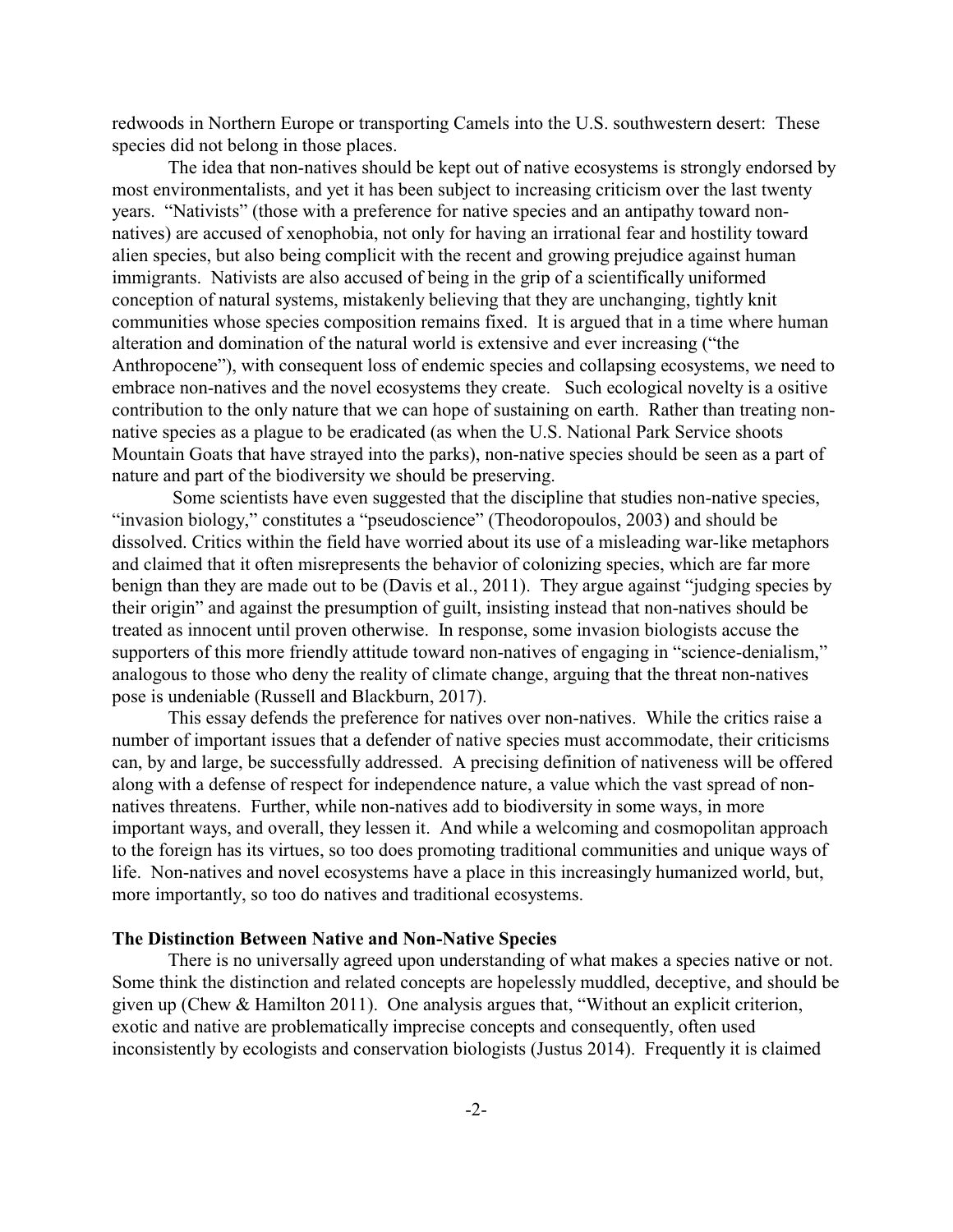that designating a species as non-native ("exotic" or "alien") is used to manipulate public support for its removal or execution. In an era of anthropogenic global change, some noted scientists think,

It is time for scientists, land managers and policy-makers to ditch this preoccupation with the native–alien dichotomy and embrace more dynamic and pragmatic approaches to the conservation and management of species approaches better suited to our fast-changing planet (Davis et al. 2011).

In one of the first careful philosophical treatments of the topic, Woods and Moriarty distinguish five possible accounts of what it means to be a native species): The human introduced criterion, the evolutionary origin criterion, the historical range criterion, the degradation criterion, and the community membership criterion (Woods and Moriarty 2001). They argued that no one of these was correct and instead that we should think of the idea of native species as a vague "cluster concept." None of these features are either necessary nor sufficient for being native, but the more of them a species possesses, the more likely they should be considered native. Correlatively, the less a species instantiates these features, the more likely it is non-native.

The most common idea is that what makes a species non-native is that it was introduced to an ecosystem by humans. The Netherlands Minister of Agriculture has defined native species thus:

I define an exotic species as a non-native plant, animal or micro-organism that is not able to enter the Netherlands by its own efforts, but through human activity (transport, infrastructure) and has entered nature in the Netherlands, or threatens to do so in the near future. Species that enter the Netherlands by their own efforts, due to climate change for instance, fall outside this definition and are not included in the policy (Verburg 2007, p. 1).

Such a definition will not do. On the one hand, this account ignores that species can and do travel to new and radically different habitats on their own, as when ballooning spiders arrive on remote oceanic islands or vagrant birds get blow from one continent to another. For example, when Cattle Egrets first arrived in South America having been carried by winds from Africa, it is not plausible to think of them as native there. On the other hand, the human-introduced criterion fails to allow for the possibility of human restoration of native species, as was done with the 1990s restoration of wolves to Yellowstone National Park. Wolves had been in the Park until they were eradicated in the early 1920s. Seventy years later the Park Service transported wolves from Canada back into Yellowstone. On the human-introduced criterion, it would make no difference whether the park had trucked in wolves from Canada or flown in Siberian snow leopards from Russia, both were brought there by humans and thus are not native.

An almost equally popular idea of non-native species is that they are species that "invade" and wreak havoc in local ecosystems. In fact, "non-native species" and "invasive species" are often used interchangeably. Such species come in and take over an ecosystem causing massive amounts of damage, often extirpating local endemic species. An often-cited example are the introduction of cane toads to Australia. In 1935, farmers hoping South American Cane Toads would control the beetles that were plaguing their sugar cane crop, brought in about a hundred. The toads spread quickly, and today they exist "from coast to coast", sometimes in densities of a thousand an acre. There are now an estimated 1.5 billion of these toxic critters in Australia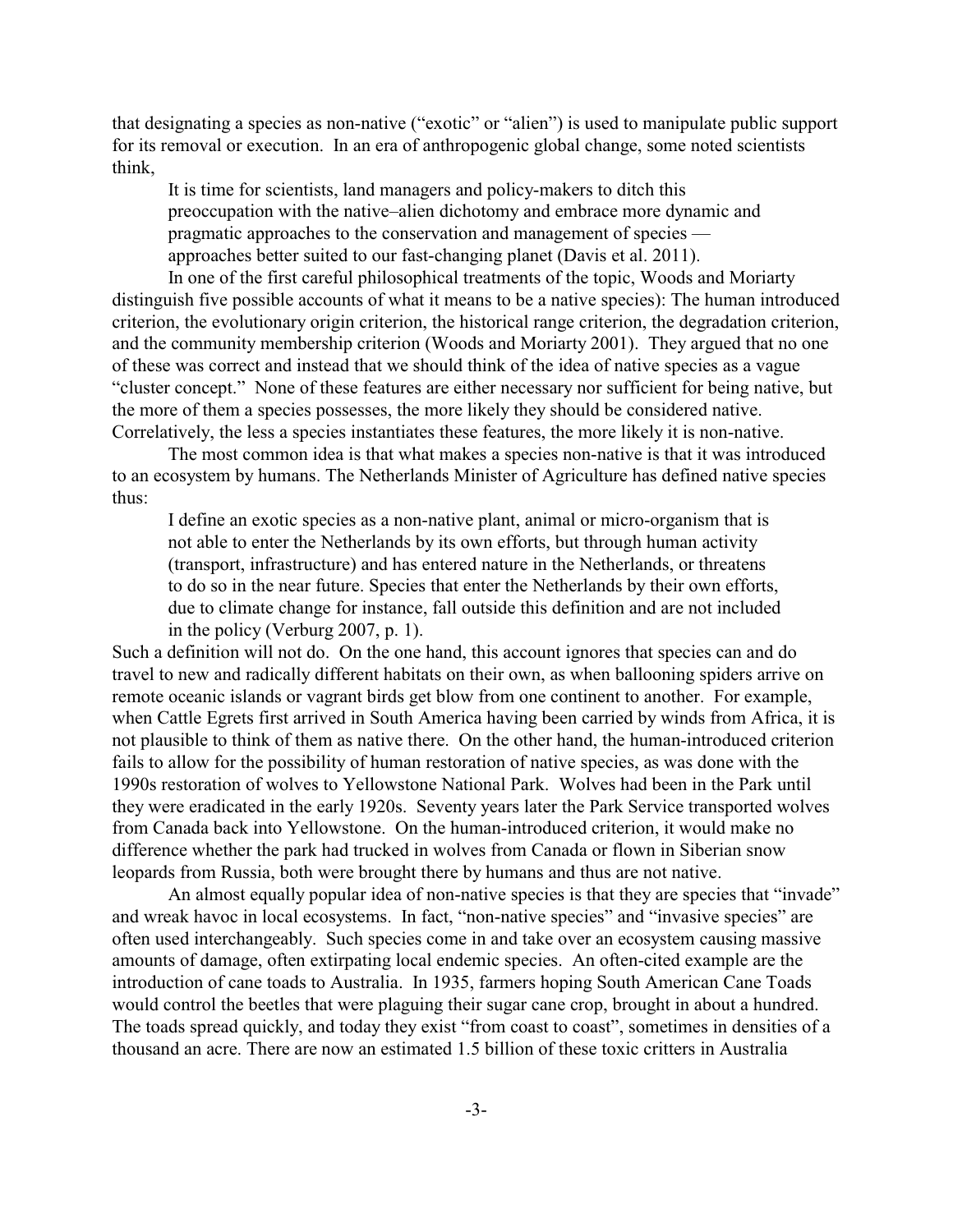poisoning native animals who eat them (Crawford 2018, Slezak 2015). Another often cited example from the U.S. is Kudzu (Pueraria lobata). A Japanese vine imported back in the early 1900s and planted to reduce soil erosion, it has a growth rate of up to a foot a day, spreads over 200 square miles (518 sq km) a year, and now covers millions of acres in the southeastern United States, killing trees and shrubs by heavy shading. Or consider that European zebra mussels, arriving into the U.S. Great Lakes in ship ballast water, clog water intake pipes at a cost of hundreds of millions of dollars annually.

Why are such non-natives so successful? The science behind this success is not settled, but some of the factors often mentioned are that the parasites, predators, and competitors that keep these species in check in their native habitats are not present in their new home and that their new neighbors (unlike their neighbors back home) have not developed defenses against them.

While it is undeniable that some non-native species have devastating consequences both for nature and for humans, it is a mistake to equate non-natives with damaging invasives. For the most part, non-natives do not cause problems, either because they quickly die out or, if they do establish a permanent presence, they do not aggressively spread and cause problems. While not scientifically rigorous, a ballpark estimate is the often cited "tens-rule" that claims one in ten introduced non-natives survives in the wild and that only one in ten of these goes on to spread problematically.

Not only are many non-natives ecologically benign, but native species also can irrupt and cause massive damage. While "invasive" suggests entering from outside, it also can mean encroaching or infringing, and aggressively spreading from within can also count as "invasive" in this sense. For example, the native pine beetle in the U.S. "is currently suspected to be killing more trees than any other [insect] in North America" (Davis et al. 2011). One study titled "The natives are restless, but not often and mostly when disturbed" (Simberloff et al. 2012) suggest that while native species do sometimes spread dramatically, they do so less frequently that nonnative species and most often the irruption is the result of human caused changes (such as grazing pressures or fire suppression). So, non-natives cannot be equated with damaging invasive species.

Nor should we can we think of natives as those that originally evolved in a location and non-natives as those that originally evolved someplace else. For species routinely move around and colonize new areas where they make their home for thousands of years and thus are clearly native. Such a criterion would implausibly entail that long-lived colonizers on volcanic islands are non-natives while species that just recently evolved in that local are native. Or consider a species that evolved in one locale and then migrated to other places, while dying out in its original location. The story of Camel migration is instructive. The ancestor of the modern camel species evolved in North America and then spread to South America and Asia. Camels went extinct in North America when humans migrated to the continent thousands of years ago. Depending on how strictly we use the term "species" (species per say or closely related taxon), the evolutionary origin criterion would suggest that returning Camels to North America would be restoration of a native species. The idea that a herd of Camels roaming the American Southwest should be considered native species to those ecosystems is on its face preposterous!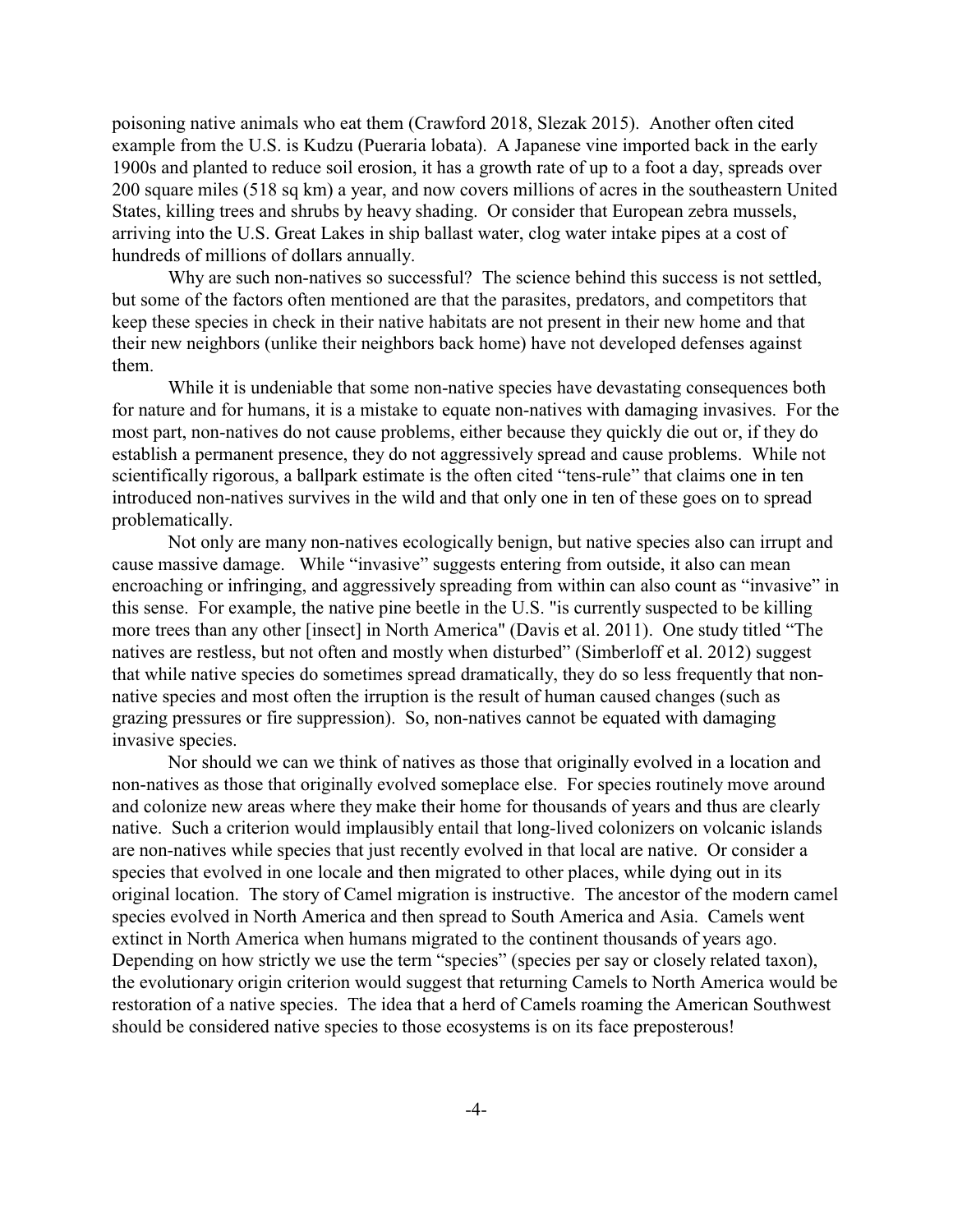I suggest that we think of native species as species that have considerably interacted/adapted to the local biota and abiota. Natives are tied to other residents via some sort of interaction, whether competition (such as predation) or cooperation (such as mutualism). Natives have affected the abundance of other natives and adapted to local climate and landscape. Similarly, the locals have interacted with and adapted with it. Perhaps the local abiota has been affected by their presence as well. So native species are those that have *significantly* adapted to or interacted with the local biota and abiota (and vice versa). Non-natives are species that have not significantly adapted or interacted with the local inhabitants or abiota.<sup>1</sup>.

This notion of having significantly adapted or interacted with locals is not the same as fitting in functionally (that is, performing certain ecological functions). A species that has never actually adapted to local species might fit in fine, but is not native. For example, Snow Leopards in Yellowstone might serve the same roles as wolves, but they are non-natives as they have not actually adapted with local species. Note too that this conception of native species does not assume some ideal balance of nature or harmony in ecosystems. Natives are those that have interacted and adapted to each other; whether that interaction is harmonious or not, in balance or not, is left open.

This conception of native/non-native is *ecological* and not *geographical*. For example, the idea of a species being "native to North America," makes no sense on my account. There are too many different ecological assemblages for a species to have interacted and adapted with all of them. $\degree$  Nor is it helpful to think of species as native to a state or region, unless such geographical designations are uniform in terms of their ecology. On this account of native species, "native to a place" makes no sense, unless place means ecosystem.

Note also that on this conception being native or not is a matter of degree. Obviously, the extent to which a species has significantly adapted/interacted can increase (or decrease) over time. This allows that a species that comes into a foreign habitat can "naturalize" over time as it interacts with the locals and they interact with it.<sup>3</sup> Camels that evolved in North American ecosystems 50 million years ago and then moved to Asia via the Bering land bridge presumably became native in the new desert ecosystems they inhabited for millions of years. Given uncertainty in biological taxonomy and the looseness in the use of the concept of species- including whether we are talking about members of the same sub-species, the same species, or perhaps even the same genus--whether or not organisms are "native species" would also seem to admit of degrees for that reason. For example, what if the wolves used to restore the Yellowstone population had been from a region of Alaska with somewhat different habitat than what existed just north of the Montana-Canadian border where the restored wolves were capture?

 $\frac{1}{1}$  I first proposed this idea in Hettinger 2001.

 $P$  Perhaps there are some generalist species that are counterexamples here, such as coyotes throughout North America.

<sup>&</sup>lt;sup>3</sup> Note that I am not using "naturalized" identically to the usual biological understanding that entails that any non-native that establishes a self-sustaining community of individuals in a new habitat has naturalized.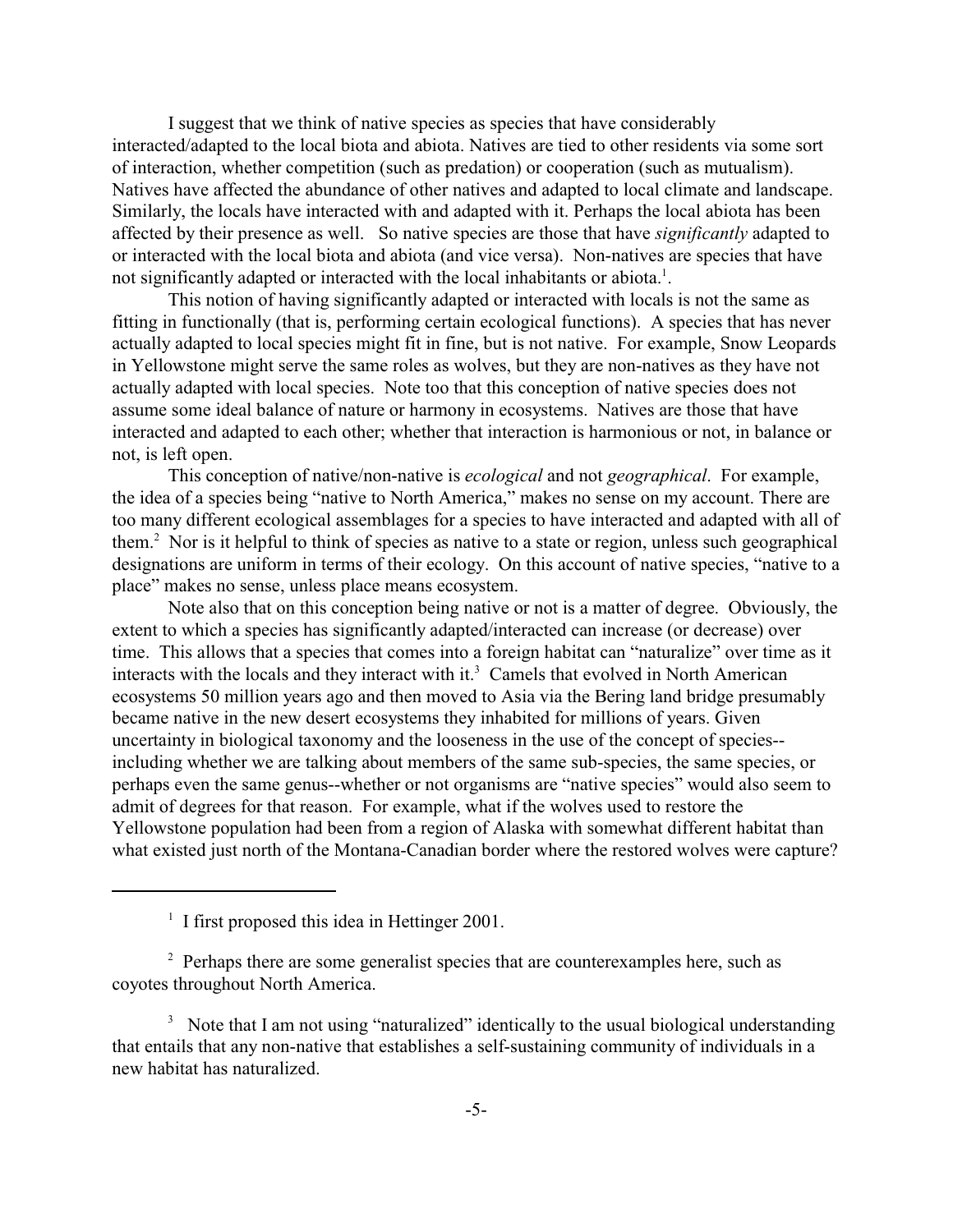Or what if the restored wolves had a greater percentage of red wolf, coyote, or even African Golden wolf (a jackal) genes that those that previously resided there? Presumably in these cases the restored wolves would be somewhat less native. Or consider that polar bears and grizzly bears have increased their interbreeding due to climate change. If such a hybrid was either transported to or found its way into Yellowstone, it seems reasonable to say it is "somewhat native" to the Park. Additionally, because the boundaries of ecological assemblages or ecosystems are also not always clear, whether a species is native or not, and to what extent, depends of how one understands the boundaries of the ecosystem it is in.

What are the implications of climate change for the native/non-native distinction? Recognizing that nativeness is a degree phenomenon helps us see that climate change need not undermine the distinction, as many seem to think. It will, of course, put additional pressure on native species and increase the relative abundance of non-natives. How much nativeness will survive depends on how dramatically climates change and in what ways. In general, climate change will lessen the degree of nativity of stationary natives as they become less adapted to local abiotic conditions (such as temperature and moisture). Such species will also become less adapted to the local biota insofar as ecosystems "reshuffle:"

 New climates are expected to cause ecosystem reshuffling as individual species, constrained by different environmental factors, respond differently. One tree may be limited by summer rains that hold back seedling recruitment, for instance, whereas another species may be limited by winter freezes that control insect pests. Some species may migrate up-latitude or up-elevation, while others stay put. An ecosystem might see many species vanish—but also new arrivals" (Fox 2007, p. 823).

Some native animals and plants will no longer be able to survive in their historical habitats and so will either have to move or die out. In so far as ecological assemblages shift en masse, say migrating north as the temperature rises, their component species will remain (relatively) native. But if "reshuffling," rather than mass migration, is the norm, nativeness of species will dramatically decline and many native species will become non-natives, either in their original location as their neighbors and abiota have changed, or in their new location, as they join species to which they have not adapted/interacted. "As climate change pushes more species out of their home ranges and into new areas, the number of so-called invaders is likely to multiply exponentially" (Goode, 2016). There remains the possibility of naturalization over time when and if the ecological disruptions climate change causes cease.

This account of the native/non-native distinction has some intriguing implications for conservation policies. For example, assisted migration of endangered species need not be exotic introduction. Species moving from an historical range can remain native if they have sufficiently adapted to species in new location. Thus, assisted migration would count as native introduction when the species and abiota in the new site are sufficiently similar to the species and abiota extant in the previous location. This account also sheds light on how we might think about Pleistocene rewilding and de-extinction. There have been recent discussions about the existence of "ecological anachronisms," that is, extant species adapted to extinct species. For example, it is argued that the speed of antelope in the American West (over 60mph/95kmh!) evolved and was an adaptation to cheetah like predators who long ago went extinct in America. If many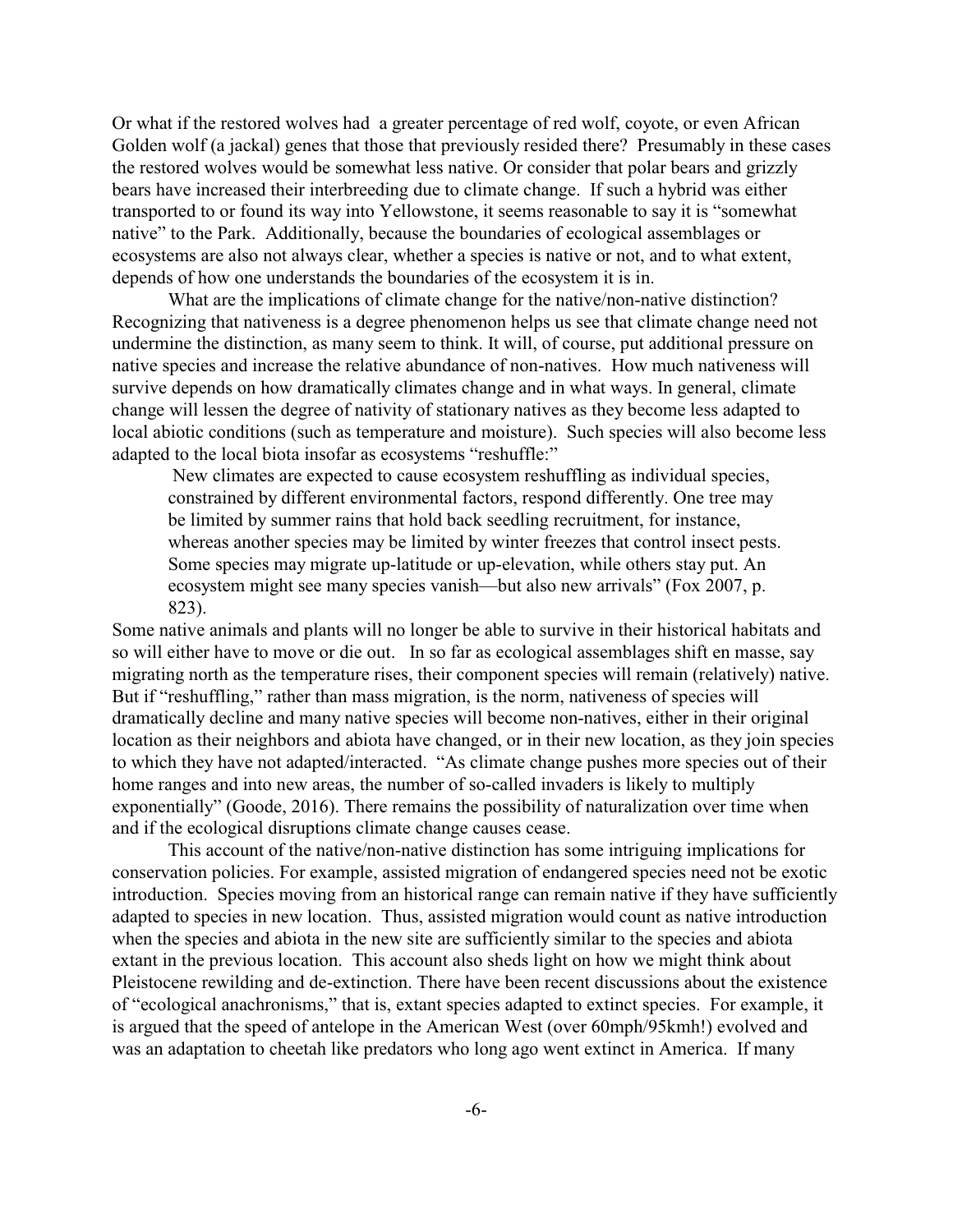species today are still adapted to extinct species, then bringing those species back could count as return of natives or at least "somewhat native species."

While the degree phenomenon of nativeness means there are not sharp lines to be drawn, and borderline cases will have to be confronted, especially with the advent of climate change, at the extremes there are innumerable clear cases of native and non-natives on this account.

# **What We Know About Native and Non-Native Species**

The assumption among environmentalists and others who prefer native species and harbor an antipathy towards non-natives is that non-natives represent disvalues of various sorts. To assess these value judgments, we need to address on some factual questions concerning nonnatives. It turns out that getting clear on the facts about non-natives is not straightforward as there is considerable scientific controversy concerning them.

How pervasive are non-natives? The numbers vary widely. The U.S. Fish and Wildlife service, citing a decade old study by Pimentel et al. in 2005, suggests there might be 50,000 nonnative species in the U.S. Citing a 1999 study, it estimates that about 10% of them are invasive (U.S. Fish and Wildlife Service, 2019). Elizabeth Kolbert reports that "California alone acquires a new invasive species every sixty days" (Kolbert, 2014, p. 211). The Global Invasive Species database lists 149 invasive species in the Netherlands (and 498 in the U.S.). A recent study of recorded "established" alien species comes up with about 17,000 worldwide and ominously concludes that

For all taxonomic groups, the increase in numbers of alien species does not show any sign of saturation and most taxa even show increases in the rate of first records over time. This highlights that past efforts to mitigate invasions have not been effective enough to keep up with increasing globalization (Seebens H, 2107, p. 1).

Climate change will undoubtedly increase the number of non-natives, perhaps exponentially. Given that we do not have a fixed idea on the total number of species on earth (estimates range from 3 million to 100 million to even a trillion–only 1.7 million have been described) the relative presence of non-native species compared to natives also can't be determined. What we do know is that in some places they are very widespread. One study of central European cities found that 40% of plant species were alien (Pysek, 1998). Another study suggests that "non-native plants and birds can make up 50% or more of species in some urban, insular, and old field environments" (Schlaepfer 2018).

While species invasion is a natural phenomenon essential for the flourishing of live on earth, recent human-caused introduction of non-natives is of a totally different nature, moving species far more rapidly and across greater distances and barriers that nature does. Here is a useful summary:

The human-induced rate not only of species extinction but also of species invasion has increased exponentially, in concert with the exponential growth of the human population over the last few hundred years. In addition, in more recent decades, global human travel and commerce have increased disproportionately relative to the increase in the sheer number of humans. Combined, these actors have produced burgeoning rates of nonindigenous species in every ecosystem that has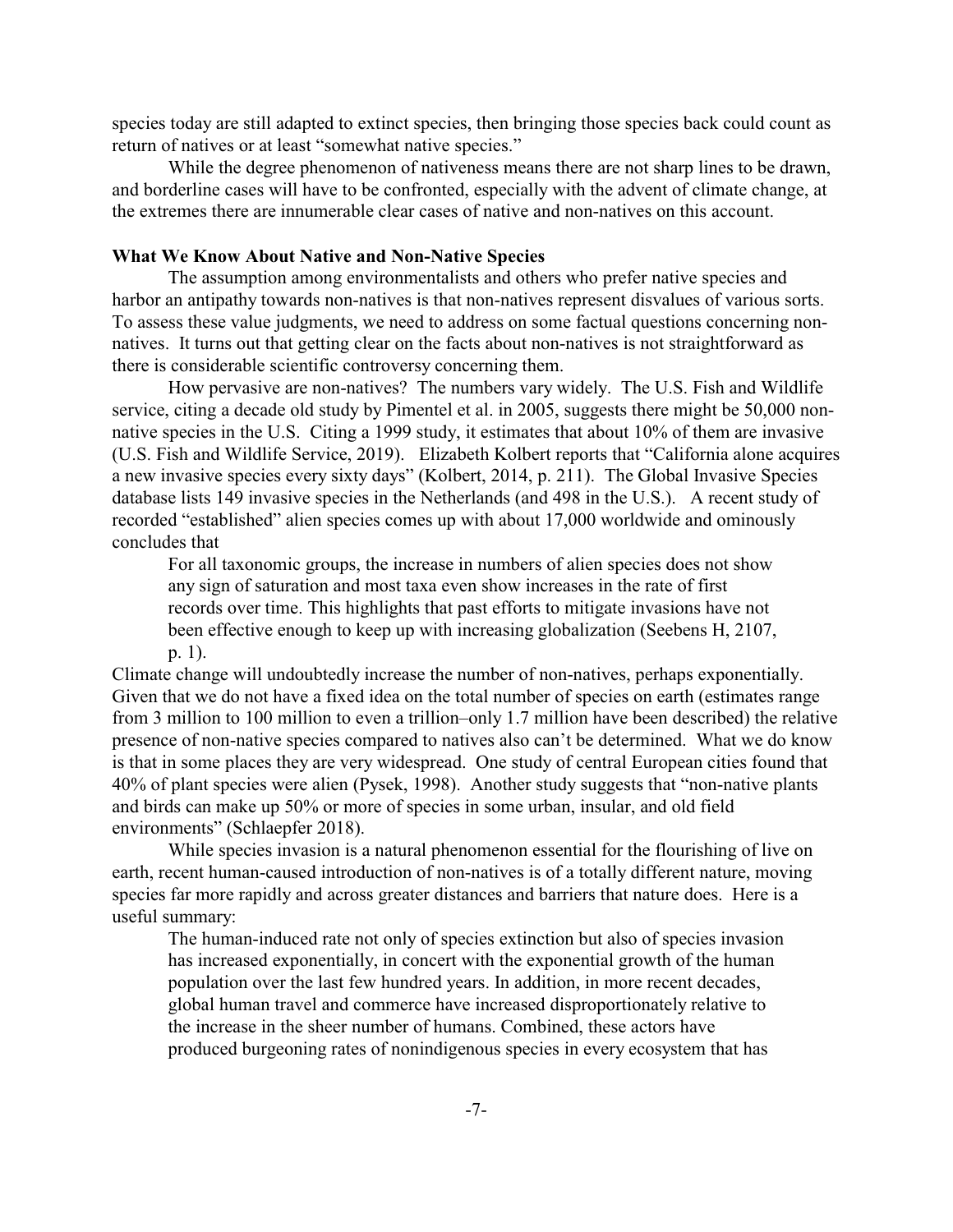been monitored . . . Although species invasions are natural, both the rate of their occurrence and the distances traversed by species now exceed by orders of magnitude those of only a few hundred years ago (Lodge and Shrader-Frechette 2003).

In short, non-native species are pervasive in many ecosystems and human-introduction of non-natives continues at an unnatural and potentially alarming rate.

# **Judging Species by their Origin**

Should we be worried about this dramatic rise of the non-native? Many environmentalists are deeply alarmed. But an increasingly accepted and widespread idea is that the generalized negative attitude toward non-natives is prejudicial. An influential article in the prestigious science journal *Nature* proclaimed that we "ought not to judge species on their origin" (Davis, et al., 2011). These critics suggest that the antipathy toward exotics involves the problematic (and even xenophobic) attitude of assuming that what hails from elsewhere is inherently bad. They think of the antipathy toward non-natives as "persecution of the new just because it is new" and question "why our default attitude to novel biodiversity is antagonism or ambivalence" (Thomas, 2013). One prominent invasion biologist suggests "the dominant paradigm in the field is still a 'when in doubt, kill them' sort of attitude" (Goode, 2016).

Perhaps we should not be alarmed by non-natives if they behaved no differently than natives. But the evidence is that non-natives tend to be more ecologically disruptive than natives. While natives can irrupt and cause ecological disruption, they do so less frequently than do nonnatives.

"Non-native species are far more likely to have ecological and socio-economic impacts than do those native species that, for various reasons, undergo range

expansions or increase in abundance to become 'weedy' (Simberloff et al., 2012). One study documents that non-native predators and herbivores had about 2 ½ times the impact on native prey than did native consumers (Paolucci, M. 2013), results that fit the common sense idea that native species will learn how handle their native predators better than those with whom they have not interacted. Therefore,

Ignoring biogeographic origins as a mediator of impact ignores the importance of evolutionary context in species interactions. . . The more 'alien' an established animal, plant or microbe is to its recipient community, the greater the likelihood it will be ecologically disruptive ( Richardson, 2013).

The defenders of non-natives can respond that "ecological-disruption" is not necessarily a problem, or if the disruption is negative, how harmful these impacts are is open to question. They will argue that rather than assume a non-native will be problematic, that is, rather than approach nonnatives as "guilty unless proven innocent," we should assess them individually in terms of their benefits and costs. Even though non-natives are more likely to cause disruption than natives, to assume that they will be disruptive (without specific evidence that they will be- other than their "alien" status), would only make sense if this likelihood was quite high. Given the "tens rule" it is not at all clear that it is.

Consider an analogy with human immigrants. Assume it true that a new immigrant to a country is more likely to be disruptive (e.g., culturally) than a citizen. It would only make sense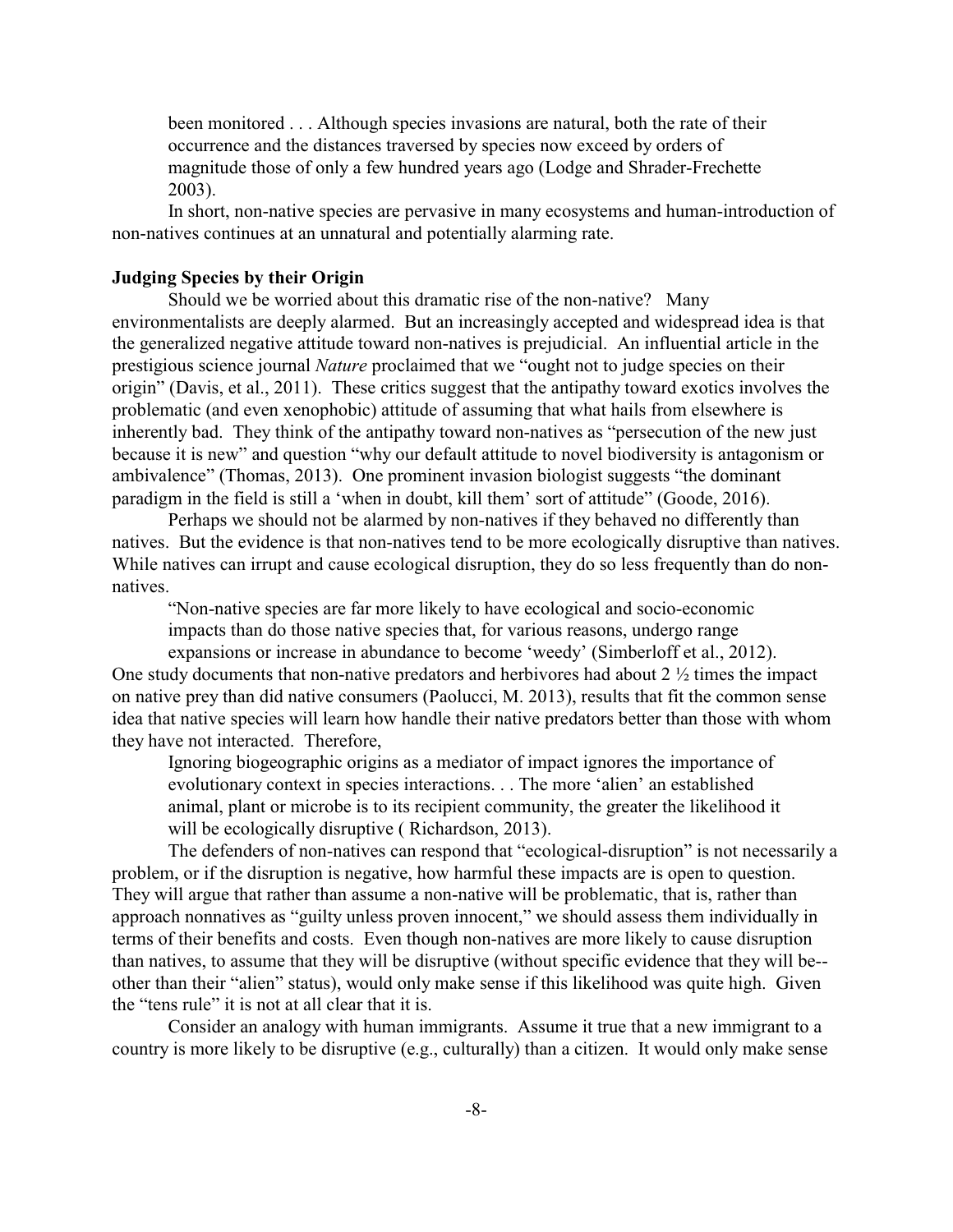to presume guilt (or to justify caution/skepticism) if this likelihood was extremely high or if the possible disruptive behavior was catastrophic. Even if immigrants present a greater risk of terrorism than do citizens, unless this risk was high or its possible consequences major (e.g., smuggling in nuclear bombs), it would not be acceptable to assume they will be problematic. So the ecological fact that non-natives are more likely to cause ecological disruption than natives does not, w/o further evidence, justify the "prejudicial" precautionary approach to aliens represented by the antipathy many environmentalists have toward them. Below I provide a rationale which I think does justify such a negative attitude, w/o specific evidence of potential for disruptive behavior.

### **Do Non-Natives Threaten Biodiversity?**

A major reason behind the opposition to non-natives is the belief that they are a major threat to biodiversity. If it is true, as has been claimed by numerous published reports over the last 20 years or so, that non-native species are the second leading cause of species extinction world-wide, that would seem sufficient to justify the antipathy toward non-natives, especially given that humans are causing a mass extinction event on a scale not seen on the planet for 50 million years.

Whether, and to what extent, non-native species are a threat to biodiversity is a surprisingly complicated and debated topic. While repeated numerous times in scientific papers, environmental magazines, and news reports, the claim that non-native species are the second leading cause of extinction (behind habitat destruction) has been discredited and even ridiculed ("a canard," Davis and Chew 2017 call it). It is based on shoddy science involving confirmation bias on the part of both committed conservation biologists and ideological environmentalist. Mathew Chew writes (2015, p. 1),

While carefully recounting the origin, promotion, and deployment of the 'second greatest threat', I argue that its uncritical acceptance exemplifies confirmation bias in scientific advocacy: an overextended claim reflexively embraced by conservation practitioners and lay environmentalists because it apparently corroborated one particular, widely shared dismay about modern society's regrettable effects on nature.

First asserted by E.O. Wilson in the 1990s and then rebutted by Mark Davis and 18 colleagues in their 2001 *Nature* paper, recent studies continue to document it. A 2016 study examined

"The prevalence of alien species as a driver of recent extinctions in five major taxa (plants, amphibians, reptiles, birds and mammals) . . . Alien species are the second most common threat associated with species that have gone completely extinct from these taxa since AD 1500 . . . Aliens are the most common threat associated with extinctions in three of the five taxa analyzed, and for vertebrate extinctions overall (Bellard, 2016).

Mark Davis, who is a well-regarded invasion biologist, continues to dispute this claim by arguing that most of the extinctions documented have taken place on islands where species are far more vulnerable to non-natives than in other places. We can't generalize these data to the extinction threats on land or in the seas, he suggests, because these biotas are far more resistant to competitive pressure.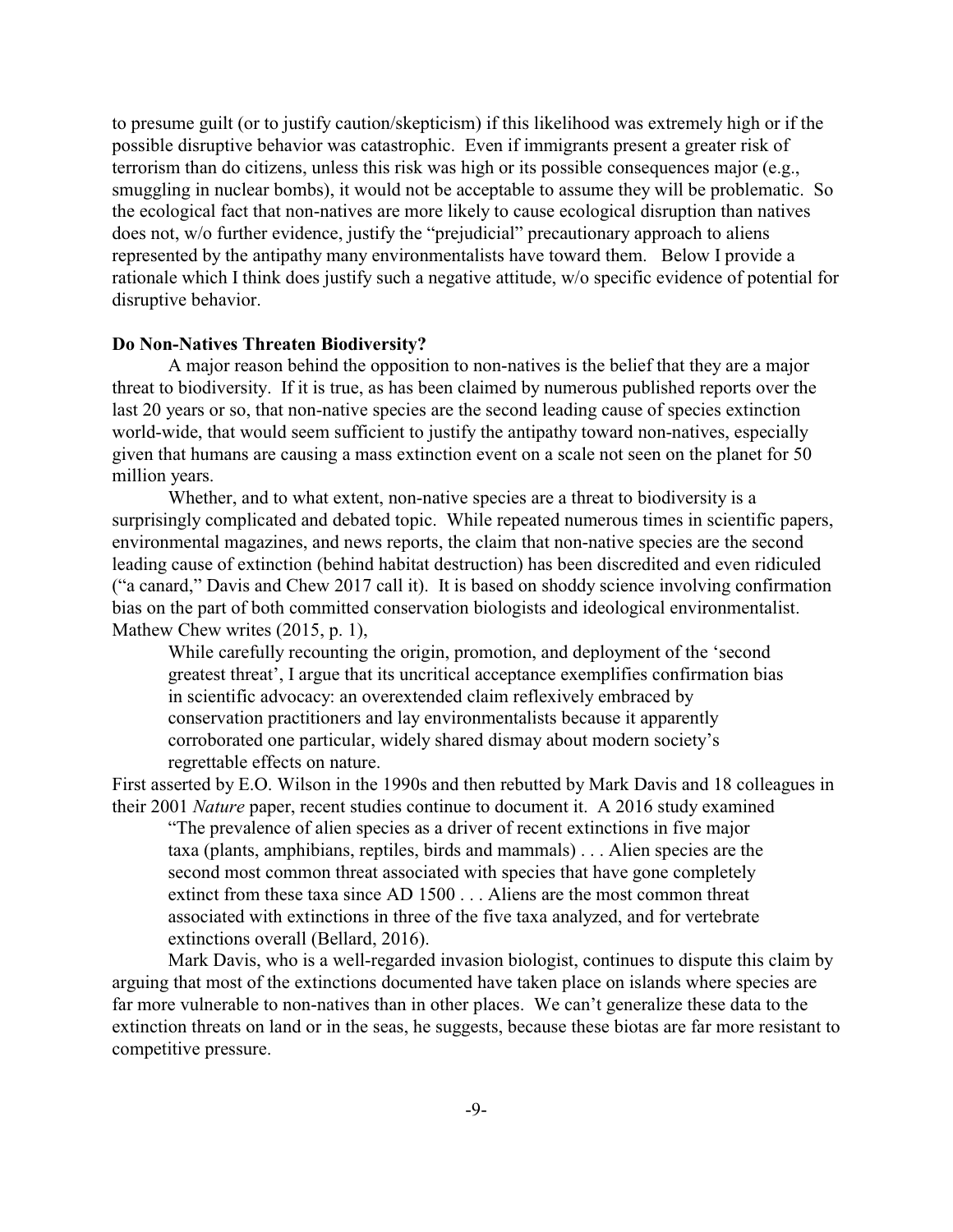But a focus on species extinction alone is a limited measure of the loss of biodiversity, for individual members of species can radically diminish in numbers, subspecies and populations can be extirpated, and genetic diversity within a species diminished, while the species itself continues to survive. For example, polar bears have not gone extinct as a species, but their numbers and diversity has seriously declined. This point, while important, must be treated with caution. For we can't simply assume that the loss of individual members of a native species is an overall loss in biodiversity if they are being replaced with non-native individuals–unless, of course, we simply assume that the biodiversity provided by native individuals is more valuable than that provided by non-native ones. But this begs the question about the superiority of native species over non-native ones.

This point is made all the more poignant by the surprisingly diverse and multiple ways non-natives add to or promote biodiversity. For example, Britain has gained almost 2000 nonnative species "without losing anything to the invaders" (Thomas 2013). The same paper reports that, because of hybridization (which can lead to new species), non-natives added to Britain have increased the global species count. Thomas goes on to suggest that warming temperatures resulting from climate change will increase regional diversity because warm-adapted species will invade more quickly than cold-adapted species move out.

Australia provides another example of non-natives adding to biodiversity. The continent lost all of its large (over 200 lbs.) megafauna by the end of the Pleistocene. Now it is home to eight introduced megafaunas, including the only wild population of dromedary camels in the world (Lundgren 2018). In general, 1/3 of species of very large herbivores have wild populations outside their native ranges. While this study focuses on only a small group of species, namely giant herbivores, it is of interest that "the introduced herbivorous giant megafauna of the world have restored species richness across many continents to levels approaching the Pleistocene" (Lundgren 2018). Thus, if we only worry about endangered species in their native habitats, we will miss opportunities for preserving species more widely. Of course, the focus of preserving endangered species should be on preserving them in their native habitats. That they can survive in zoos or as introduced, non-native species in other habitats is of significantly diminished value.

Nevertheless, there are many examples of species endangered at home that are doing well as introduced species in non-native habitats. In some cases, endangered species are even considered invasive. The Monterey pine is endangered in California and Mexico but is treated as a pest in Australia, and Barbary sheep, which are endangered in Morocco, are allegedly overrunning the Canary Islands (Goode, 2016).

We clearly should withhold a negative appraisal of non-native species that are also endangered if our objection to non-natives is based on concerns about biodiversity. As argued in an intriguing paper comparing human migrant ethics to the ethics of non-native species, just as refugees (who are endangered in their home countries) are accorded special status among immigrants, so endangered species should be treated as a special class of non-natives (Switzer, 2016). One scientist argues that the phenomenon of non-native but endangered species is widespread enough that if non-natives were included in biodiversity indices (which they are not now, but which he insists they should be), it would lower the extinction predictions for some species (Schlaepfer, 2018).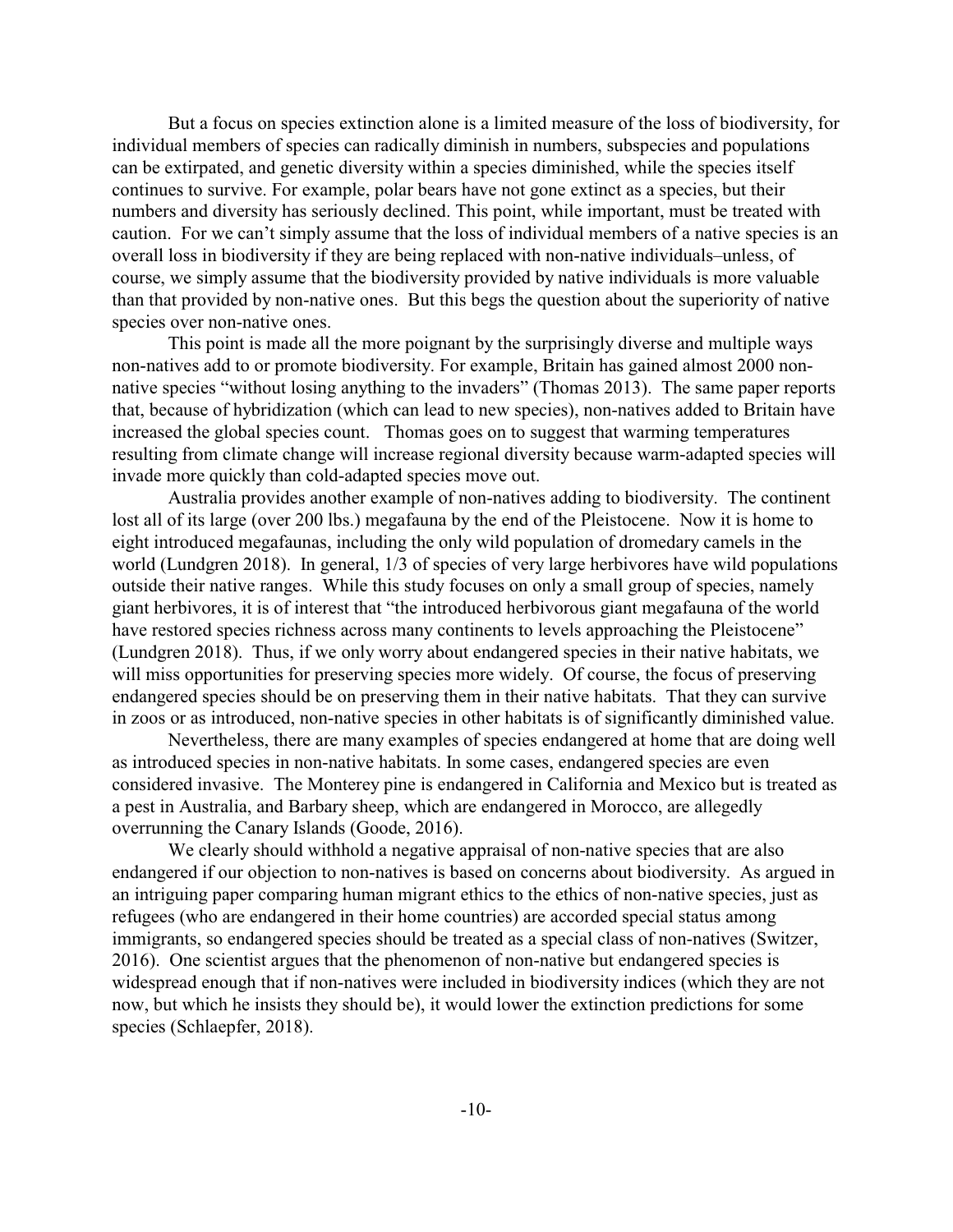Besides being endangered species in some cases, non-natives have been documented to provide numerous benefits for native species, including rare ones. In California, non-native eucalyptus trees provide habitat for Monarch butterflies. In Spain, non-native crayfish provide food for wetland birds, including some endangered ones (Goode, 2016). A striking example is introduced, non-native donkeys in the Sonora desert of the Southwestern U.S. Where water is close to surface, they dig wells used by up to 30 species (including trees). The scientists documenting this phenomenon, argue that the non-native donkeys "are increasing the functionality of these ecosystems....and their resilience in the face of climate change" (Lundgren. 2018).

Many point out the obvious fact that the introduction of a non-native species increases the local species count (by one!) (Sagoff 2000). If the number of non-natives species arriving outnumber the extinctions taking place, species richness will increase. In fact, because of the spread of non-natives, a general trend worldwide is that often local biodiversity (measured as simply species counts) is increasing even while overall global species numbers are in decline.

Empirical evidence points to ecological increases in the number of terrestrial species in most of the world's regions over recent decades and centuries, even

though the total number of species on the planet is declining (Thomas, 2013). A study in the early 2000s of plants and birds on oceanic islands found that land birds species numbers remained constant (despite many extinctions) while plant species numbers doubled. Because those introduced plants and birds existed in other places, there was not global increase in species counts (Sax 2002).

What are we to make of this tendency? At least in terms of biodiversity, increases in local biodiversity are valuable (unless we discount the biodiversity added by non-natives!). But if endemic species (those found only in one place) are being replaced with more cosmopolitan species, then the local gain in biodiversity is at the expense of overall global diversity. It seems clear that this is an overall loss in biodiversity. Consider an analogy with human cultural diversity. European humans arrive on an island with several distinct indigenous populations and promptly drive all but one extinct (perhaps they inadvertently infect the locals with diseases never before seen on the island). If enough different nationalities of Europeans arrive, the local diversity of cultures will have increased overall. But we should not count this as an overall increase in cultural diversity, even though there is now greater cultural diversity on this island.<sup>4</sup> Here is a description of the loss when non-natives replace local endemics:

Native species have coevolved with one another and the physical environment, often resulting in intricate coadaptations. Loss of native species can erase unique evolutionary histories. Therefore, non-native species additions do not compensate for phylogenetic losses resulting from extinctions even if they increase overall local species diversity, because many non-native species erode diversity through local and global extinctions. Even if one is willing to offset the current losses of biodiversity with the promise of new biodiversity as non-native species evolve

<sup>&</sup>lt;sup>4</sup> This fictitious example may actually fairly well represent what happened in North America with the arrival of Europeans.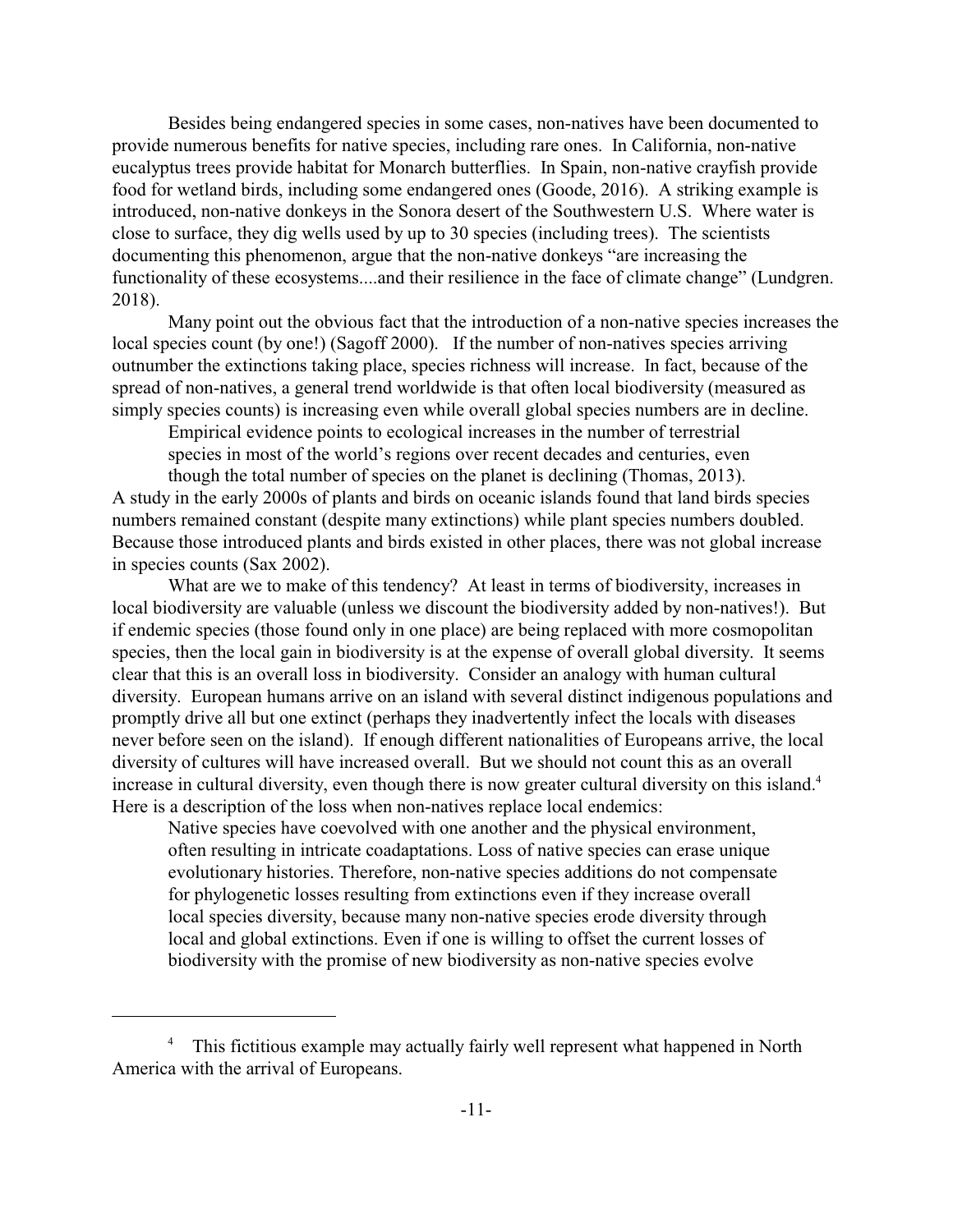and diverge, millions of years of biological adaptation and evolutionary history would be lost (Pauchard, 2018).

While the story is complicated, the overall threat to biodiversity due to non-native species is real and, in my judgment, significant. Citing the World Wildlife Fund's 2014 living planet index report, Davis claims, "More recent assessments of biodiversity effects demote invasive species to a subsidiary role" (Davis 2017). That study put "invasive species/genes" as the primary threat in 5.1% of the populations studied, while climate change was primary in 7.1% of populations (WWF 2014, p. 20). The 2018 WWF report lists invasive species/disease as again close to climate change in the threat it poses to biodiversity (and for some taxa, a greater threat) (WWF 2018, p. 72). While true that compared to habitat degradation and direct exploitation, non-native species play a "subsidiary role" in loss of biodiversity, the negative effect on biodiversity is close to the threat posed by climate change, and it should not be ignored.

# **Homogenization**

As with the question of whether non-native species reduce biodiversity, the related question of whether or not they tend to homogenize the world's ecosystems is more complex than one might first think. However, as with biodiversity, in the final analysis, this concern has merit.

Biotic homogenization occurs when extant ecological assemblages lose their distinctiveness and become more similar. Loss of biological distinctiveness occurs at many levels, including species similarity, similarity of functional relationships, loss of genetic distinctiveness, and similarity of evolutionary history. While there are other causes of biotic homogenization (e.g., building a canal between two once isolated bodies of water), the human transport of non-native species is a major one.

A key factor in how biotic communities get their distinctiveness is their isolation from one another. When this isolation is overcome, mixing begins, and one gets homogenization. Humans are intentionally and unintentionally transporting species around the globe, overcoming the natural isolation, barriers, and distances that have helped created the spectacular diversity of earth's ecological assemblages. This is a process driven by, and also similar to, the globalization of human economies and cultures. In the human economy, quirky and distinctive "mom and pop" stores on main street are driven out of business by the same big box stores, resulting in towns and cities losing distinctiveness and become more similar. Take a major exit off a U.S. highway interstate and you are likely to find the same two dozen retailers, whether you are in the Pacific Northwest or 3000 miles away in the Southeast. Analogously, the same weedy, generalist species, tolerant of diverse ecological conditions, appear over and over again around the world, often replacing specialist, more sensitive species. These species are ones with "broad diets and tolerances, rapid dispersal and high reproduction (McKinney, 1999, p. 452). "Loser species" are being replace by "winners" {McKinney, 1999).<sup>5</sup> Just as McDonalds and Subways has spread all

 $\frac{1}{5}$  Some argue that we should start backing these "winners." "Conservationists must stop spending all their time backing loser species–the endangered and reclusive. They must start backing some winners" (Pearce 2015, p. xvi). Of course, we already are, as we are the main cause of their movement to new habitats.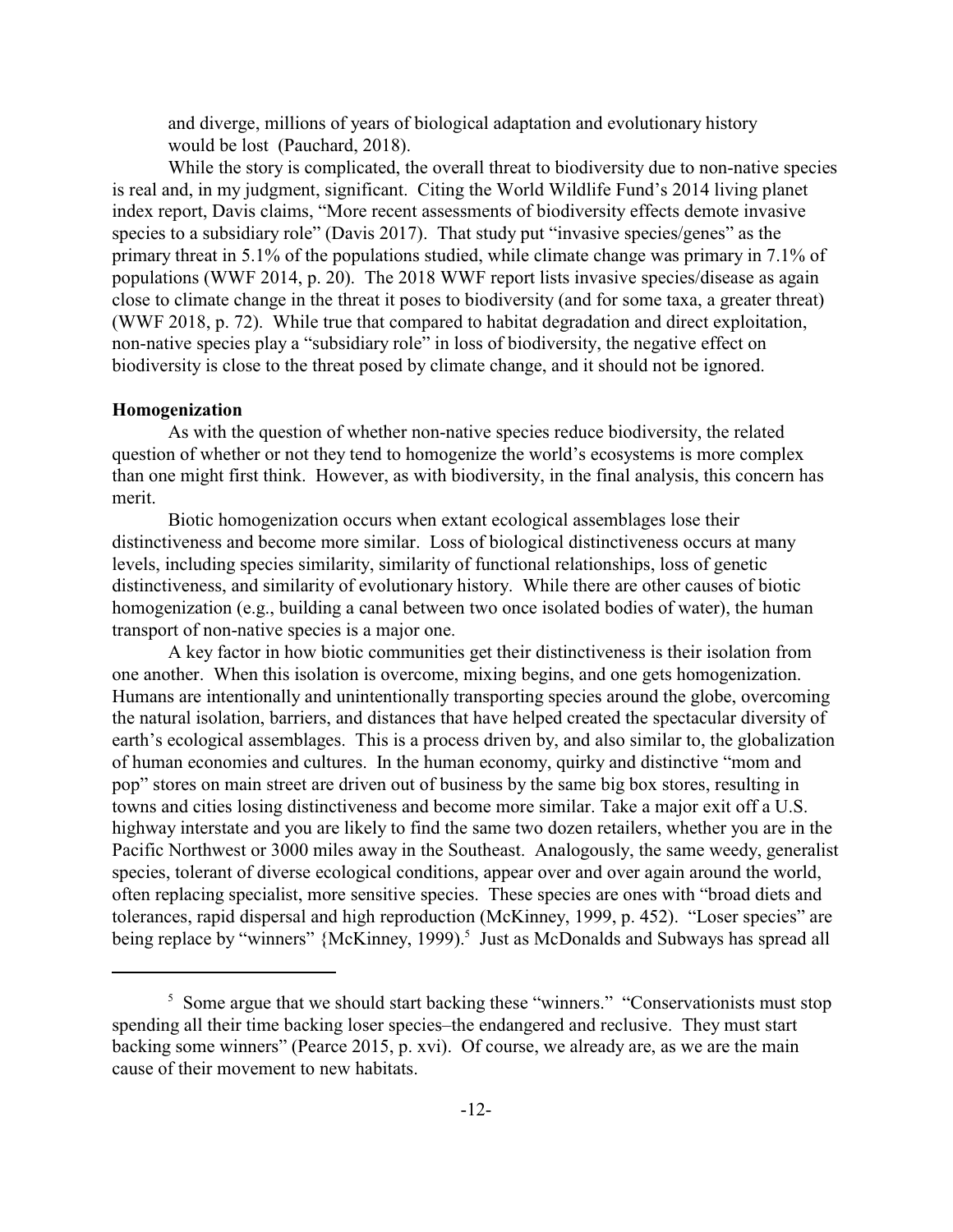over the world, so have dandelions and rats. Invasion biologist Julian Olden (often one to defend non-native species) says, "From birds to plants to fish to mammals, there's strong evidence that things are becoming more similar" (Goode 2016). A number of studies document that biotic homogenization is occurring, especially in freshwater ecosystems (Petsch, 2016). Some even suggest that humans "are creating a new Pangaea by bringing all the world's flora and fauna together" Kolbert (2017).

Even when non-natives aren't weedy or invasive their presence in new habitats homogenizes by lessening floral and faunal distinctions among regions. Theoretically, nonnatives introductions could decrease similarity as when two different fish species are introduced to lakes that otherwise have the same species, or when a non-native plant colonizes one habitat, but not another which is otherwise identical. But this is an anomaly, if successful non-natives tend to be generalists and widespread.

Consider the phenomenon of zoos (and perhaps also of gardens). Do they increase biodiversity or homogenize? As Holmes Rolston once pointed out, there are more species of animals in the Denver zoo than in all of Colorado. So, in one obvious sense, Denver, in virtue of its zoo, is much less similar to the rest of Colorado. But because of zoos, elephants, for example, are no longer to be found only in African and Asian grasslands and forests, but are now present in any major city on the planet! I think this is a helpful analogy for non-natives in general. While potentially increasing local diversity (until they wipe out native species), they homogenize the world by lessening the distinctiveness of different bioregions and assemblages.

A main rationale for rejecting the notion that non-natives simply homogenize is to emphasize the possibility of hybridization. Just as "the mixing and blending of cultural identities ... lead to new forms of diversity" (Keulartz 2009, p. 244) among humans, so too the mixing and blending of species resulting from non-native introduction can lead to new type of biodiversity. In an editorial arguing that the Anthropocene my well increase biodiversity, Thomas argues that "Hybridization is becoming particularly important as formerly separated species are brought into contact. The rates are astounding. . . Speciation by hybridization is likely to be a signature of the Anthropocene (Thomas 2013).

But hybridization is a double edged sword in terms of diversity: But we need to be cautious about the biodiversity benefits of hybridization:. Hybridization has been shown to be a major contemporary extinction force, especially when accompanied by habitat homogenization, causing species declines through introgression, genetic swamping and reproductive interference (Richardson 2013).

Similarly, human hybridization can also create loss of diversity and homogenization. Think of the U.S. as the melting pot of peoples, homogenizing them into "Americans." Or what if those Jews who are committed to a distinct Jewish culture gave up their emphasis on Jews marrying other Jews and fully integrated with other religious cultures. Such "hybridization" would be a loss of a distinctive culture.

# **Naturalness Value and the Antipathy Toward Non-Natives**

We have examined two related reasons for the antipathy toward non-natives: Their negative impact on biodiversity and their tendency to homogenize the world's ecological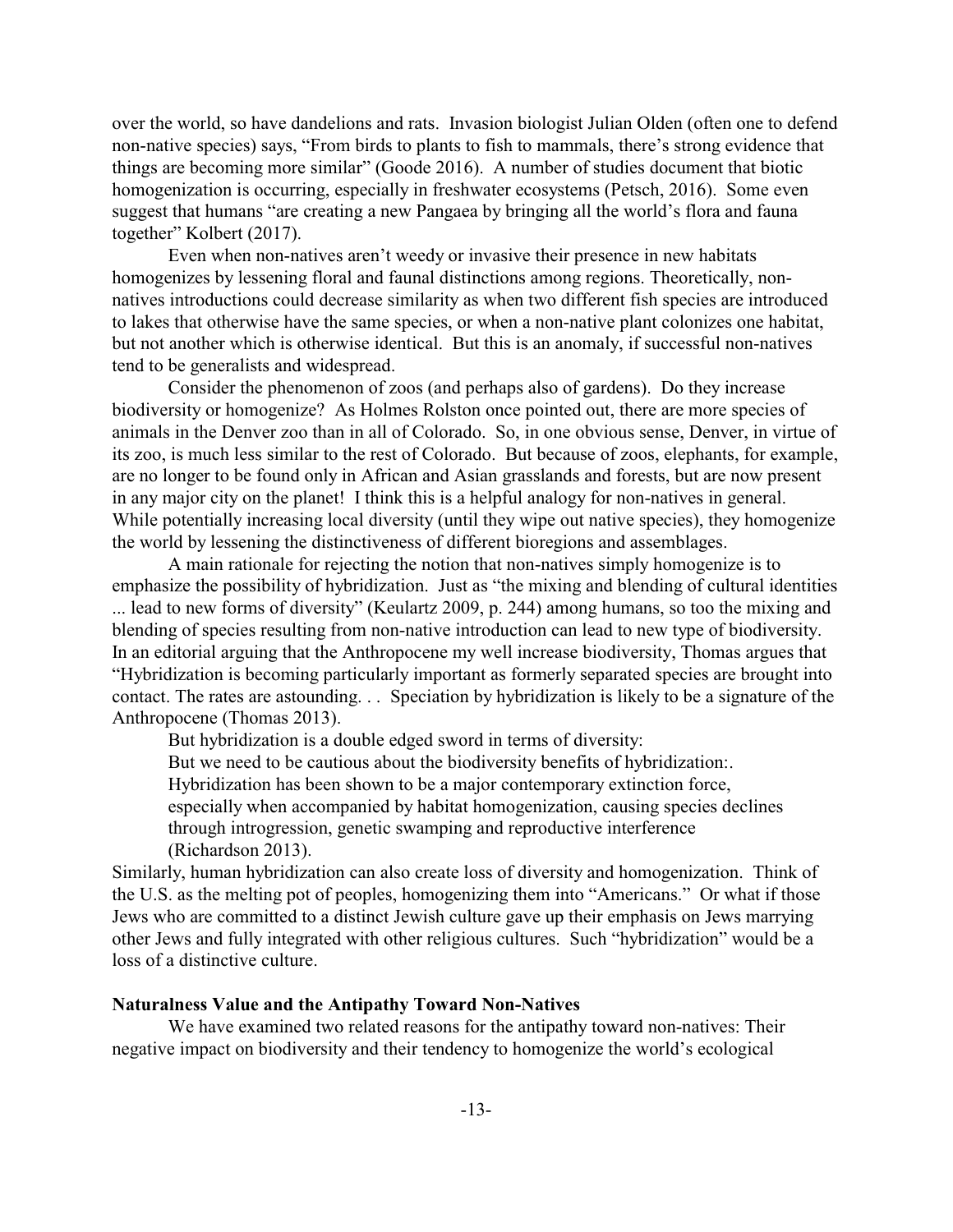assemblages. There is another reason, which, though it has been nearly universally ignored in the non-native/native debate, is equally compelling, if not more so. Non-native species seriously exacerbate the terrible trend of continued humanization of earthen nature. Non-native species, when they are human-introduced, as they are in the vast majority of cases, threaten and diminish a key environmental value, namely, naturalness. Respect for independent nature explains and justifies the antipathy toward non-native species. Human introduction of non-native species is a major way humans are impacting the natural world. That many, perhaps most, human introductions of non-native species are unintentional does not lessen this point. Naturalness is compromised both by intentional and unintentional human actions.

There are a host of objections to the idea that protecting and restoring naturalness are important environmental obligations. Here I address a few and only in a cursory manner.<sup>6</sup> Some will argue that humans are natural and so whatever they do is natural, including spreading nonnative species all around the globe. But by "natural" I mean the degree to which something is independent of human impact, and clearly spreading species around the globe is a human impact. Others might claim that there is no naturalness left to value or protect, that we are in the "Anthropocene," that anthropogenic climate change and global human pollution are so pervasive that we are (as McKibben claimed years ago) at "the end of nature" and so there is no more naturalness left to defend. But naturalness comes in degrees. Dimensions of nature are more or less impacted by human activities and so defenders of naturalness value urge us to value and protect the naturalness that remains. I have argued that we ought to "Value Naturalness in the Anthropocene; Now More than Ever" (Hettinger 2014), as rarity enhances preexisting value and makes it more precious. Those ecosystems which have not been overwhelmed by humanintroduced non-natives have a special importance given their relative naturalness. Even ecosystem with significant non-native presence have remaining naturalness of significant value.<sup>7</sup> Naturalness can also return over time as humanization washes out of natural systems and humans can themselves speed along such recovery by active "rewilding," as when we remove trash or poisons from natural systems or tear down dams. Restoration of native ecosystems by removal of human-introduced non-natives often increases the naturalness of those systems.

The connection between non-natives and being unnatural is contingent: What matters for naturalness value is not non-nativeness itself, but the human introduction of non-natives and the loss of naturalness that introduction instantiates. Because the vast majority of non-native species are human-introduced, this disvalue of non-natives, while not applying to non-natives per se, applies to the vast majority of them. Naturalness value therefore supports the "guilty until proven innocent idea" in a far stronger and secure manner than does the assumption that nonnatives are going to cause ecological or other damage. As we have a seen, there is a relatively low probability that non-natives will cause ecological damage (such as species extinction).

 $6\,$  For a somewhat more vigorous defense of the value of naturalness and respect for independent nature, see Hettinger (2018), pp. 68-72.. Available at https://www.erudit.org/fr/revues/ateliers/2018-v13-n1-ateliers04192/1055118ar.pdf

 $\alpha$  Contrast this idea with Keulartz and van der Weele's suggestion that the more severely invaded an area is with non-natives, the less reason to worry about their presence.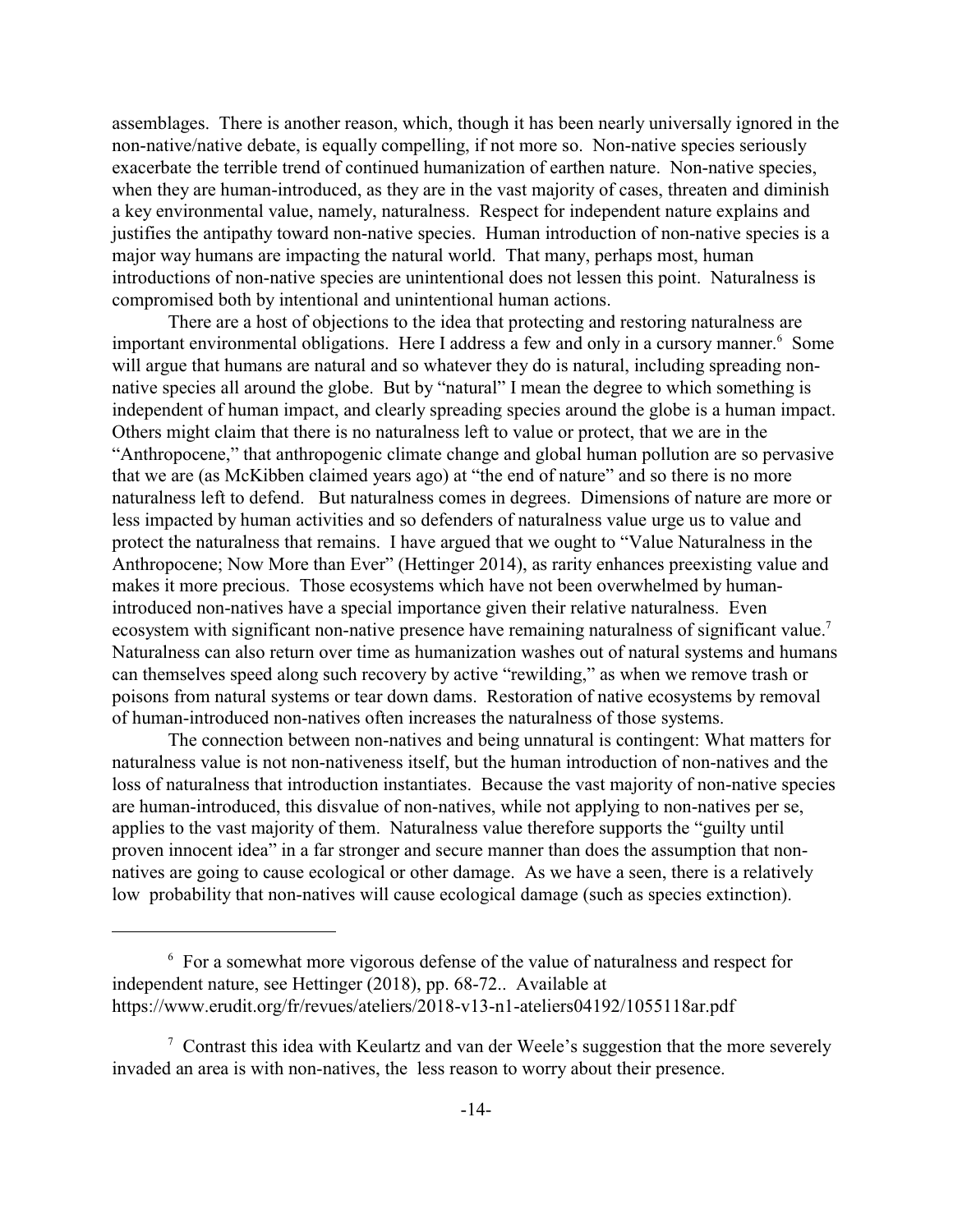While the overall negative consequences non-natives have on biodiversity and increasing homogenization seem clear, whether a particular non-native has these effects is not so clear. The case is otherwise concerning the unnaturalness of non-native species. Because there is a very high probability that a non-native has been human-introduced, rather than being "open minded" about non-natives, naturalness supports a presumption against non-natives. So, the likely unnaturalness of non-natives counts against the increasingly widespread attitude that each introduction should be evaluated in its own right and in the particular area invaded (Seebens 2017). It provides a compelling response to the many who think it "unclear why our default attitude toward ecological novelty is antagonism or ambivalence" (Thomas 2013). The antipathy toward non-natives results from and is justified by the overwhelming likelihood that they embody the ongoing humanization of nature. The preference for natives over non-natives when they are human introduced is a way of respecting independent nature. The default attitude toward the arrival of a non-native should be negative, until it is proven that it was not human introduced.

I now examine a series of important objections to the preference for natives over nonnatives.

# **Non-Natives Antipathy is Based on Misleading Popular Ecology**

The preference for natives over non-natives is a deeply ingrained value for many environmentalists and ordinary people as well. Critics argue that: "Many introduced populations are considered harmful, not because of their ecological effects per se, but because they challenge deep-seated ideologies about how nature should be" (Wallach 2018, p. 1263). Ken Thompson, the author of *Where Do Camels Belong? Why Invasive Species Aren't All Bad*, claims "It's almost a religious kind of belief, that things were put where they are by God and that's where they damn well ought to stay" (Goode, 2016). I think the nativists can respond, 'Guilty as charged:" Respect for nature is a "deep-seated ideology" (though an eminently justified one) and that the opposition to humans taking over the world and "running nature" is a rejection of the idea that humans should play God with the earth.

The antipathy toward non-natives is often claimed to be based on a set of scientifically dubious ideas which are nonetheless common in popular ecology. The nativists, it is claimed, believe that non-native introductions upset a balance of nature, that ecosystems tend toward an equilibrium that non-natives disrupt, and that change itself is a harm. Nativism based on valuing naturalness can accept that nature is dynamic, adaptive, and in flux, and that there is no one way ecosystems are supposed to be. Their objection is not to change as such, but only human-caused change. Nativism based on natural value favors removal of non-natives, not to prevent "biotic mixing" nor for the purpose of recreating beloved historical assemblages, but to remove or lessen human influence on ecosystems.

# **The Xenophobia Objection**

A longstanding criticism of nativism (whether a preference for human or non-human natives) is that it is based on xenophobia, an irrational fear or dislike of the foreign and/or the unfamiliar, perhaps enhanced by feelings of superiority. It is a common (though not laudable) human tendency to identify with a group and to distinguishing group members with whom one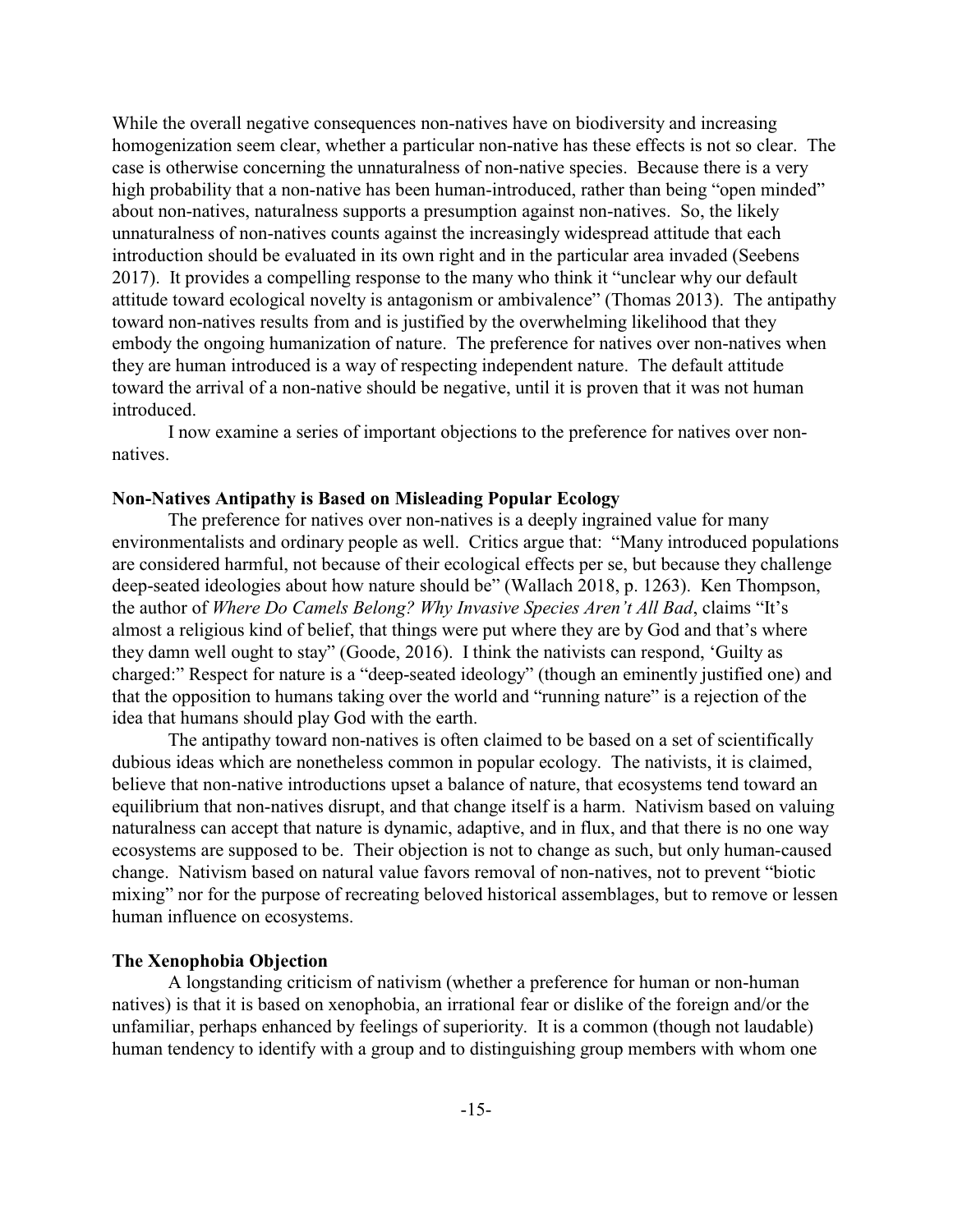feels comfortable from "outsiders" toward whom suspicion is aimed. It is also common to form opinions of others based on hasty generalizations and selectively-constructed stereotypes. When the foreign enters, the fear is of contamination and the desire is to cleanse the home and make it pure again. Critics of nativism believe that these attitudes underlie the antipathy toward nonnative "alien" species and that there is a synergy between anti-human immigrant sentiments and the rejection of non-native species.

This criticism is perhaps made more salient in light of recent currents in world politics. The U.S. President argues for "America First," spews forth harsh anti-immigrant rhetoric ("murders, rapists, drug smugglers are pouring into our country") and advocates policies to prevent and remove the "invaders" (the wall, family separation). These nationalist sentiments and anti-globalization attitudes (e.g., dissolution of the European Union) are not limited to the U.S., nor is the xenophobia which often underlies them. Critics charge that not only nativists in general, but also the field of invasion biologist itself uses biased ("alien species" "exotics") and militarist language ("invasion," "war against exotics") to fuel prejudicial and misleading attitudes and environmental policies toward non-natives.

Clearly there can be synergism between biological and cultural nativism/purism. As it is often pointed out, the Nazis had their own native plant movement purifying the biology of their country at the same time as they purged the human race of its supposed inferior elements. Today in South Africa, native-plant, gated communities cater to "suburbanites seeking to escape the increasingly mixed and threatening post-apartheid city . . . spaces that exclude problematic plants and people alike" (Ballard 2011).

To avoid such a problematic xenophobia, we are urged to accept a cosmopolitan approach toward human immigration and culture and welcome foreigners into our societies. Similarly, we should accept non-native species into our ecosystems, celebrating their rich origins, their geographical and cultural histories, rather than persecuting them because they are not native (Kendle, 2000).

The analogy between human immigration and non-native species introduction is both instructive and potentially misleading. Biological and cultural nativism can be mutually reinforcing, especially when the rhetoric used is similar or identical. This can be true whether or not xenophobic attitudes underlie the rhetoric. Nevertheless, it is important to point out that xenophobia need not underlie either type of nativism.

Consider the biological nativist's antipathy toward non-natives species. Those who prefer native plants in native habitats and eschew the entry of foreign species need not fear or dislike them, nor believe they are inferior. They might think quite highly of these species in their native habitats. For example, I don't want camels to roam the deserts of the southwestern U.S. But I don't fear or hate camels; they are neat animals! And again, I clearly admired that nonnative mimosa tree when I planted it in my yard. As we have seen, opposition to non-native species can be based on concerns about harms to biodiversity, worries about homogenization of ecological assemblages, or opposition to the increasing humanization of the world.

It is harder to make the case that cultural nativism need not be based on xenophobia. People who don't want black people, Muslims, or Mexicans in their communities can't plausibly say I like these folks fine in their own places, I just don't want them here. At least this is true if they are talking about individuals of these groups. However, if we take cultural integrity as a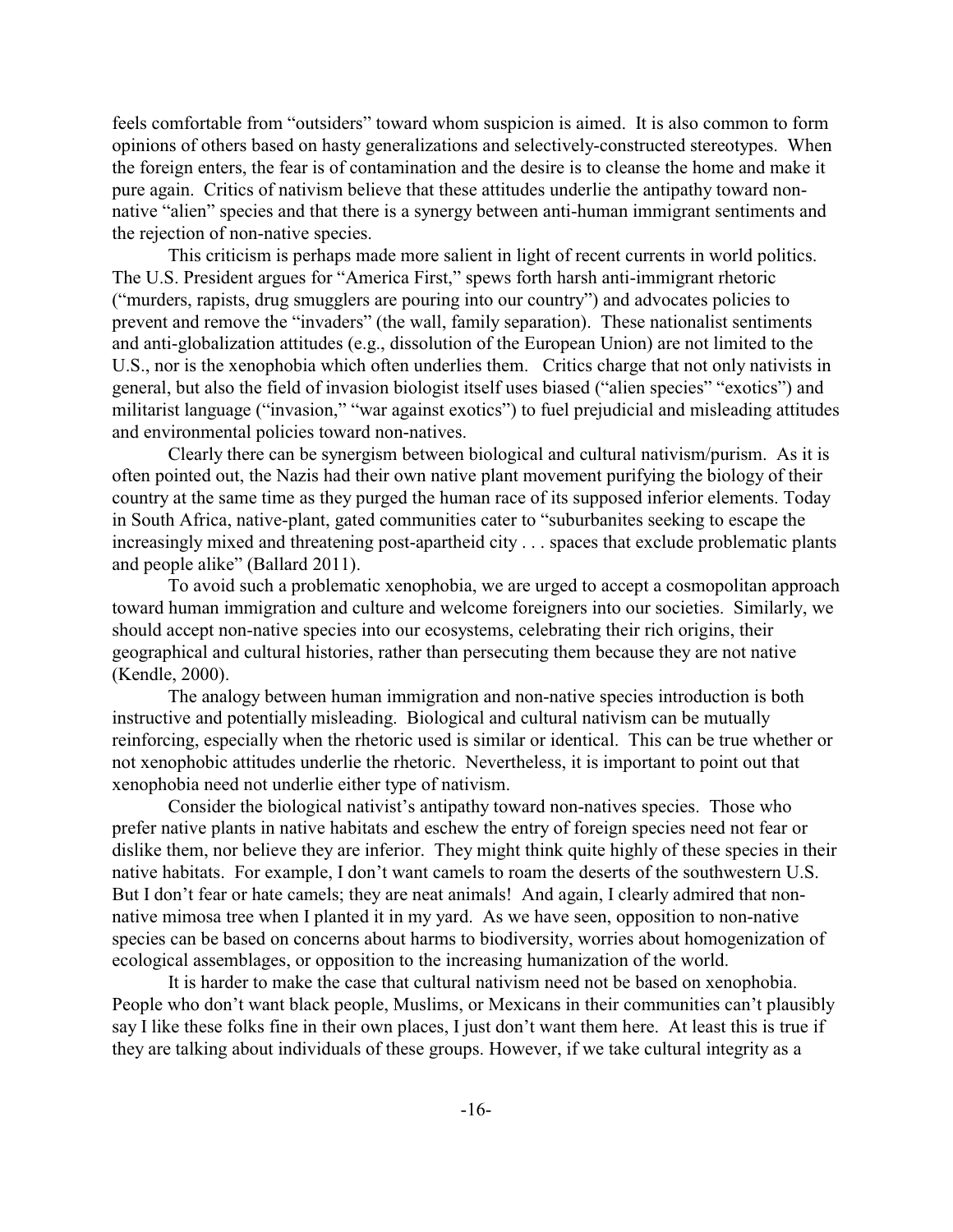value, then there are non-xenophobic reasons for being concerned about "too much" immigration or "too many foreigners moving in." Mass immigration may threaten distinct and valuable ways of life. The desire to preserve unique cultures, as the desire to preserve unique biological communities, need not be xenophobic and can even be praiseworthy.

For example, the preservation of indigenous cultures is of significant value. Too many natives leaving the community, or too many non-natives entering, threatens this value, as does the ingression of western commercialism. When Southern parents send their children to Southern colleges, when Christian parents send their children to Christian schools, and when Jewish parents lobby their children to marry other Jews, these practices need not (though they obviously can) be based on xenophobic attitudes. Typically, they are based on desires to preserve important cultures or cultural attributes. I now live in a small community in the Rocky Mountain West with some wonderful small-town values: Cars stop for pedestrians, dogs are loved, there is strong community support of children and young women, and the community is extremely supportive of an active outdoor lifestyle. If enough people from big cities who are indifferent or antagonistic to such values moved into town it could destroy a cultural environment of great value. My opposition to the mass movement of such people into town is not xenophobic.

Such opposition to foreign entry is only legitimate when significant cultural values are in jeopardy. The anti-immigrant sentiment in the U.S. is not justified by a serious threat to the national's culture, especially because the U.S. has always prided itself a nation of immigrants. The debate about whether this nation of immigrants should promote assimilation (or homogenization!) for the sake of a unified culture or embrace a multi-cultural society is in some ways similar to debates about the importance of retaining unique biological communities in light of the concerns about homogenization.

These are complicated issues, but it should be clear from this discussion that biological nativists antipathy to non-natives can't be summarily dismissed by accusations of xenophobia or contribution to xenophobia.

### **The Need for Non-Natives in the Anthropocene**

A particularly provocative challenge to nativism is the idea that non-native species are increasingly essential to human and planetary flourishing. That they always have been becomes obvious if we focus on the human food supply. Pimentel (2005) claims that "Introduced species, such as corn, wheat, rice, and other food crops, and cattle, poultry, and other livestock, now provide more than 98% of the U.S. food system." A more recent study suggested that worldwide an average of 70% of food crops were introduced from other regions (Khoury 2016). But the critics are insisting on the importance of non-natives far beyond the agricultural domain so important to humans. It is alleged that wild nature needs them too, as the title of this recent book "The New Wild; Why Invasive Species Will Be Nature's Salvation" (Pearce 2015). Pearce writes:

The more damage that humans do to nature— through climate change, pollution, and grabbing land for intensive agriculture and plantation forestry—the more important alien species and novel ecosystems will be to ensuring nature's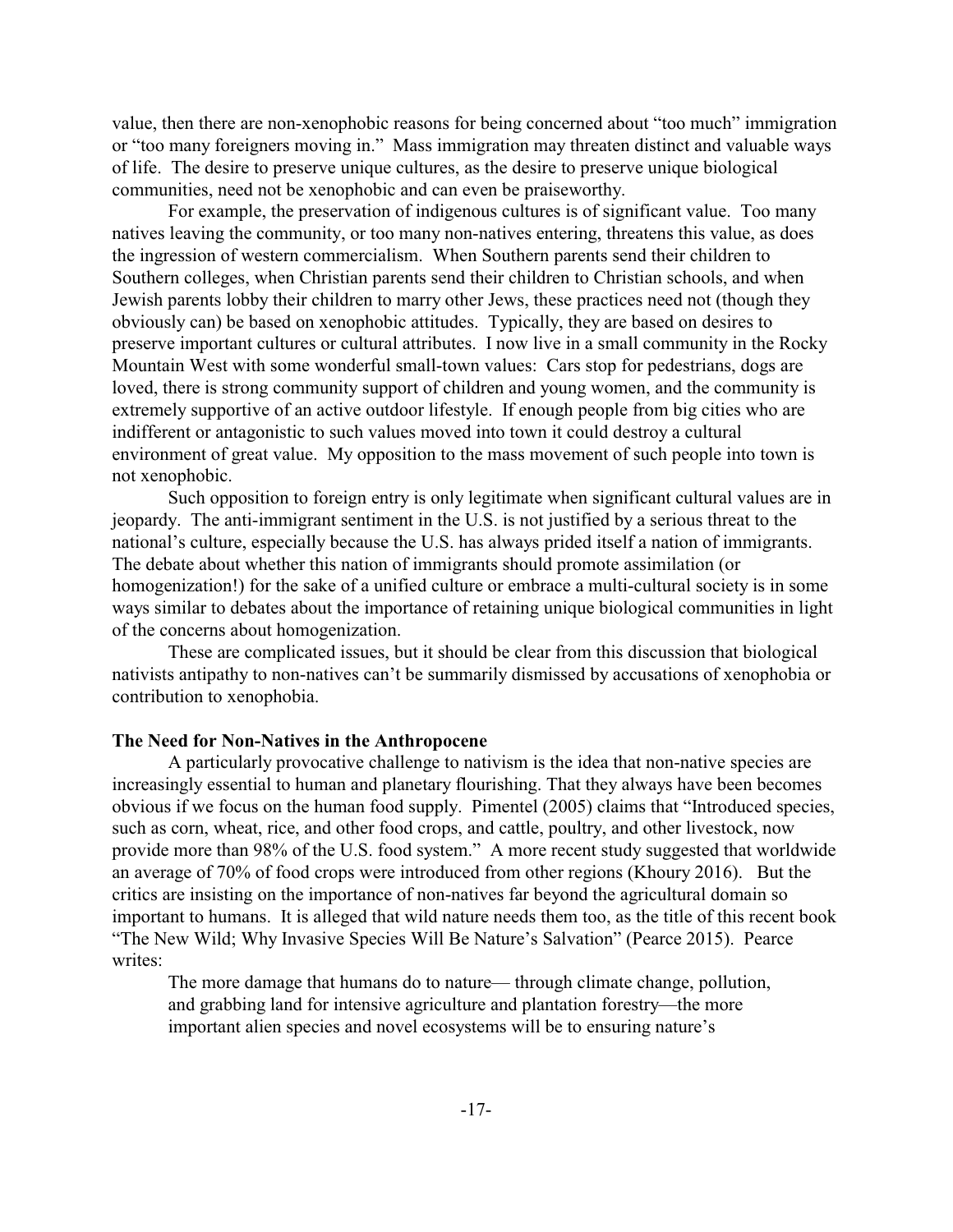survival. Aliens are rapidly changing from being part of the problem to part of the solution (p. 178).

Emma Marris makes a similar claim in her chapter "Learning to Love Exotics":

"As the planet warms and adapts to human domination, it is the exotic species of the world that are busy moving, evolving, and forming new ecological relationships. The despised invaders of today may well be the keystone species of the future's ecosystems, if we give them the space to adapt and don't rush in and tear them out (Marris 2011, p. 109).

Even sober biologists think that,

Non-native species might contribute to achieving conservation goals in the future because they may be more likely than native species to persist and provide ecosystem services in areas where climate and land use are changing rapidly and because they may evolve into new and endemic taxa (Schlaepfer 2011).

We have seen that non-native species can and do contribute to biodiversity, although in ambiguous and ambivalent ways. They provide "ecosystem services" as when non-native sea grass provides a nursery and regulates water flow in places that have lost their native habitat formers. Other ecosystem services non-natives provide include food, pollination, water purification, seed dispersal, and the list goes on. Obviously, non-native species are biological creatures that can serve most all the biological functions that native species do. In a harsher and more unstable environment, they will more likely persist as they tend to be generalists rather than specialists and also better competitors. By refusing to accept non-natives species as legitimate parts of nature, the critics argue, people are blinded to these sorts of beneficial roles they can play (Wallach 2018).

I believe there is room in the conservation agenda for both a focus on preserving and restoring native biodiversity, and occasional, though increasing, acceptance of non-natives in the specific cases when they provide sufficient benefits. I agree with Marris that we much go beyond "black and white thinking about non-native species" (Marris 2014). It is matter of weighing costs and benefits. It is important while highlighting the potential benefits of non-natives to remember how damaging non-native species can be. A few years ago, there was a report suggesting that "the annual combined economic cost of invasions worldwide exceeds that of natural disasters" and the authors argued that we should prepare for non-native species invasion in ways similar to how we prepare for (other?) natural disasters (Ricciardi 2011). Perhaps this is hyperbole, but we should remember that the disasters perpetuated by non-native species are for the most part not "natural," but self-inflicted, as humans move these species around the globe. In cases where non-natives provide the sort of ecosystem services described above, we must weigh these biological benefits against the potential biological costs, both in terms of loss of biodiversity and homogenization. Even when this calculus turns out positive, we must compare these benefits to the loss of naturalness value that the human-introduced of non-natives involves. This is a classic case of conflict between two important conservation values, biodiversity and naturalness. I think despite the multi-faceted ways non-native species can be beneficial, nonnatives bring with them sufficient probable disvalue to justify the generalized antipathy toward them and legitimizes the policy of treating them as guilty until proven innocent. The burden very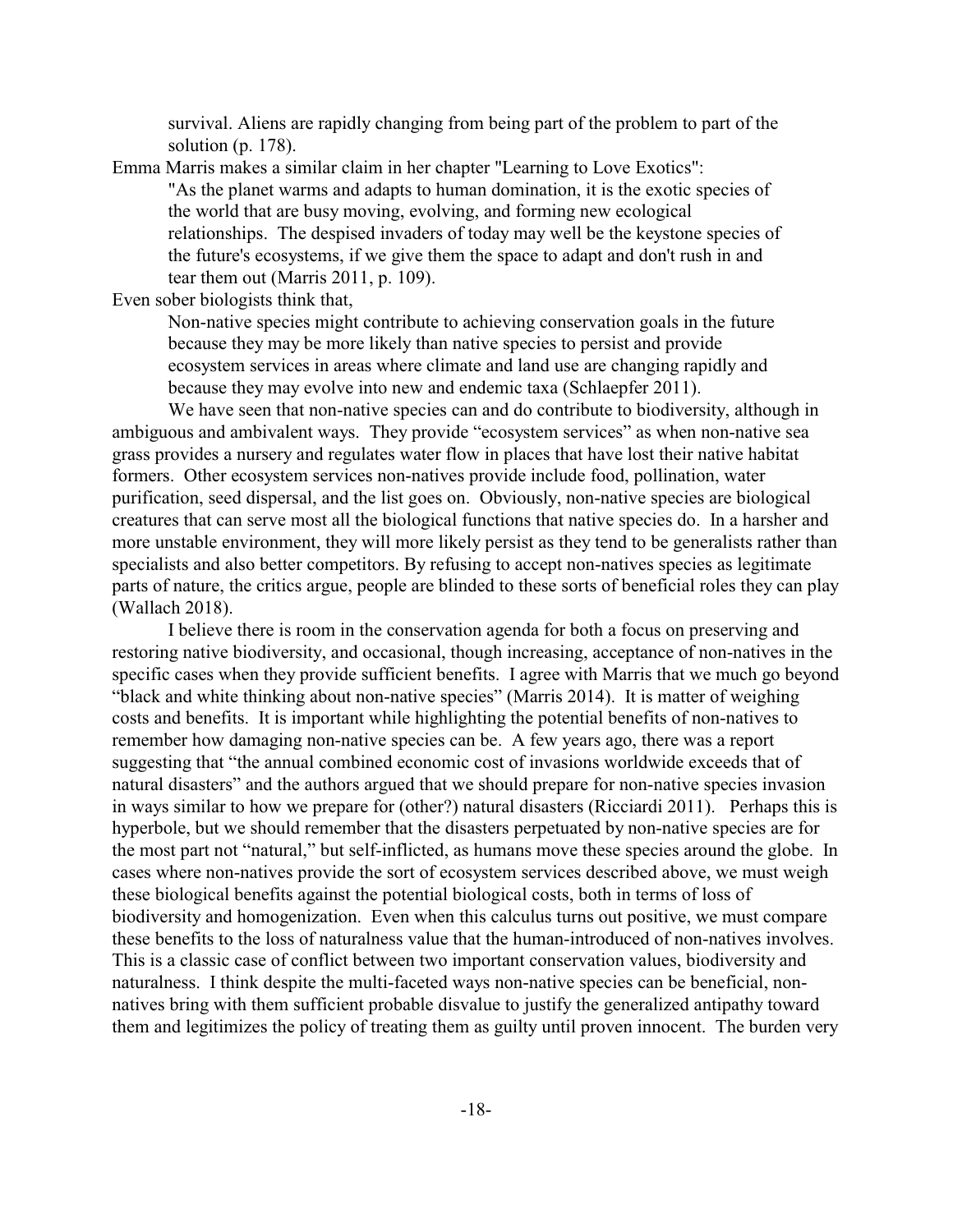much has to be on the defender of non-natives to prove they are not simply benign, but beneficial overall.

# **Non-Native Animals in our Midst**

In this last section I explore two related issues. First, how the conception of non-native species applies to animals, particularly "animals in our midst." Secondly, what sort of implications for our treatment of animals follows from the issues raised by the native/non-native species controversy?

As background, it should be noted (with outrage) that there has been, on average, a 60% decline in populations of vertebrate animals worldwide in last 40 years.<sup>8</sup> My focus will be on sentient animals (which I believe are roughly co-extensive with vertebrates) as it is with this (relatively small) subset of animals that especially powerful moral considerations arise and with them questions of treatment diverge in comparison to plants (and non-sentient animals).

How to conceptualize urban and rural animals, or wild animals that wander or are thrust into human habitats is important in part because this phenomenon is increasing dramatically. Humans continue to encroach on animal habitats, and in response, they come into ours. For many, such as rats, coyotes, and song birds, human habitats are particularly compelling, providing food, shelter, and protection from predators. Such animals also raise interesting questions for the distinction between natives and non-natives.

The understanding of native species embraced herein is that native species are those that have significantly adapted/interacted with the local biota and abiota. Non-natives are those have not done so. Being native is a matter of degree and non-natives can naturalize over time. Applied to "animals in our midst," this suggest that new arrivals from habitats totally unlike the habitats they now inhabit should be conceived as non-native. So the "Golden-headed lion tamarins, squirrel sized monkeys," that "came out of the disappearing coastal forests of Brazil and found a new home in the suburbs of Rio de Janeiro"(Pearce 2015, p. 172) are not native to those suburbs. In contrast, squirrel who have lived in Rio for generations are native to the city as they have adapted/interacted with the flora and fauna (including humans) and abiota (houses, streets, soil) for quite some time. And the locals (including humans) have adapted/interacted with them: For example, humans have developed and deployed squirrel-proof, bird feeders. Further, squirrels brought into Rio de Janeiro from other cities would be more native than the monkeys, for they have adapted/interacted with humans and human abiotic environments more so than have the monkeys (although they might not have adapted to the particular species of flora and fauna in Rio). Another example is the house sparrow. Although European in origin, it has adapted to humans and human habitats world-wide and, on the conception developed here, should be considered a native species of these urban and suburban habitats. Coyotes in American suburbs and cities (one was seen stalking a fast food restaurant in Chicago!) are an interesting case. Though once widespread in America, they are just recently returning to much of

<sup>&</sup>lt;sup>8</sup> This does not mean a 60% decline in number of individual vertebrate animals on the planet because the sizes of the populations studied varies dramatically. For an explanation, see Brown (2018).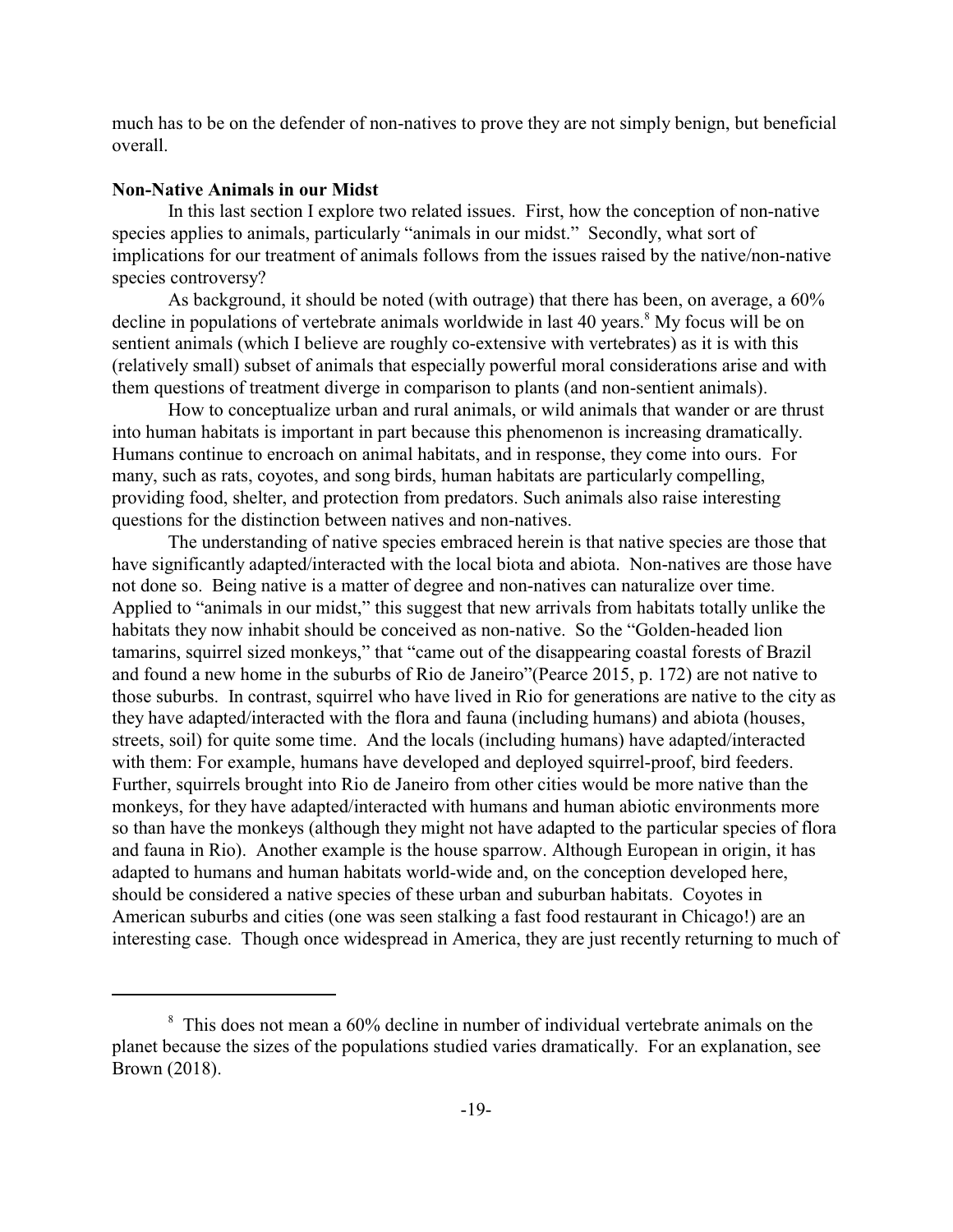their former habitat and they and the locals (including humans) are just beginning the mutual adaptation/interaction that will revive their nativity.

Paul Knights has suggested a "cultural criterion" for being native to human communities, arguing that cultural relationships humans have with species helps ground their nativity (Knights 2008). The type of cultural relationships and associations he has in mind include having common names for the species (Jack in the Pulpit), being used in play (buttercup under chin, bracelets made from daisies, kisses under mistletoe), being adopted in local cuisine (berries turned into jam, fish for dinner), being used for medicinal purposes, being used as a source for literary or artistic expression, and so on. Although Knights distinguishes these cultural relationships from ecological relationships, for the most part these cultural relationships have an ecological character to them. Part of the criterion for nativeness I have proposed includes human adaptation/interaction to the species in these human habitats. Thus, these cultural relationships add to nativity, at least in so far as they involve an ecological component. If these cultural associations between species in human habitats and humans involves interaction/adaptation (which for the most part they do), then such associations do add to native characterization. When a species in a human environment is ignored by humans, this means there is less interaction and thus a diminished claim to being native.

Human treatment of animals in general is harsh, but peculiarly harsh toward animals perceived as non-native or animals considered to be invasive. Examples include, laser censors that spray poison on wildcats and viral diseases used to infect wild rabbits (Wallach 2018). Sometimes species are labeled non-native as a way to help justify getting rid of them. English farmers have objected to beaver restoration on these grounds and coyotes are often tarred with the label non-native at the same time they are being persecuted. Mountain goats judged as not native to many U.S. National Parks are accused of "invading" the parks rather than simply beginning to colonize them. Do the 200 goats that live "in and adjacent to" Yellowstone National Park constitute an "invasion?" Yes, their presence is due to humans, their waste changes the soil chemistry in some sites, and they may compete with native bighorn sheep (and pass on disease to them). But is it really true that "This non-native species poses a threat to Yellowstone's alpine as well as bighorn sheep" (Yellowstone, 2019)? Perhaps. And perhaps they should be removed. But the non-native species invasion language inclines the discussion toward this outcome.

I have argued in favor of antipathy toward non-native species, including the "guilty until proven innocent" attitude. But sentient animals have a special value that other species lack. Because of this, I think the antipathy toward non-natives should be relaxed for sentient animal species and policies based on guilt unless proven innocent should be suspended. What justifies this differential treatment is that sentient animals--unlike insentient animals and plants--have feeling and desires. Their lives can go well or badly from their own perspective and they can suffer horribly. As such. we should treat them as individuals and as having certain rights. Most clearly, they have the right not to have suffering inflicted on them, unless sufficiently strong justification for that suffering is presented, including the ruling out of less painful alternatives. Perhaps sentient animals should even be given the presumption of freedom of movement.

Recall that what justified the presumption of guilt was that the vast majority of non-native species are human-introduced and such introduction decreases naturalness, something I have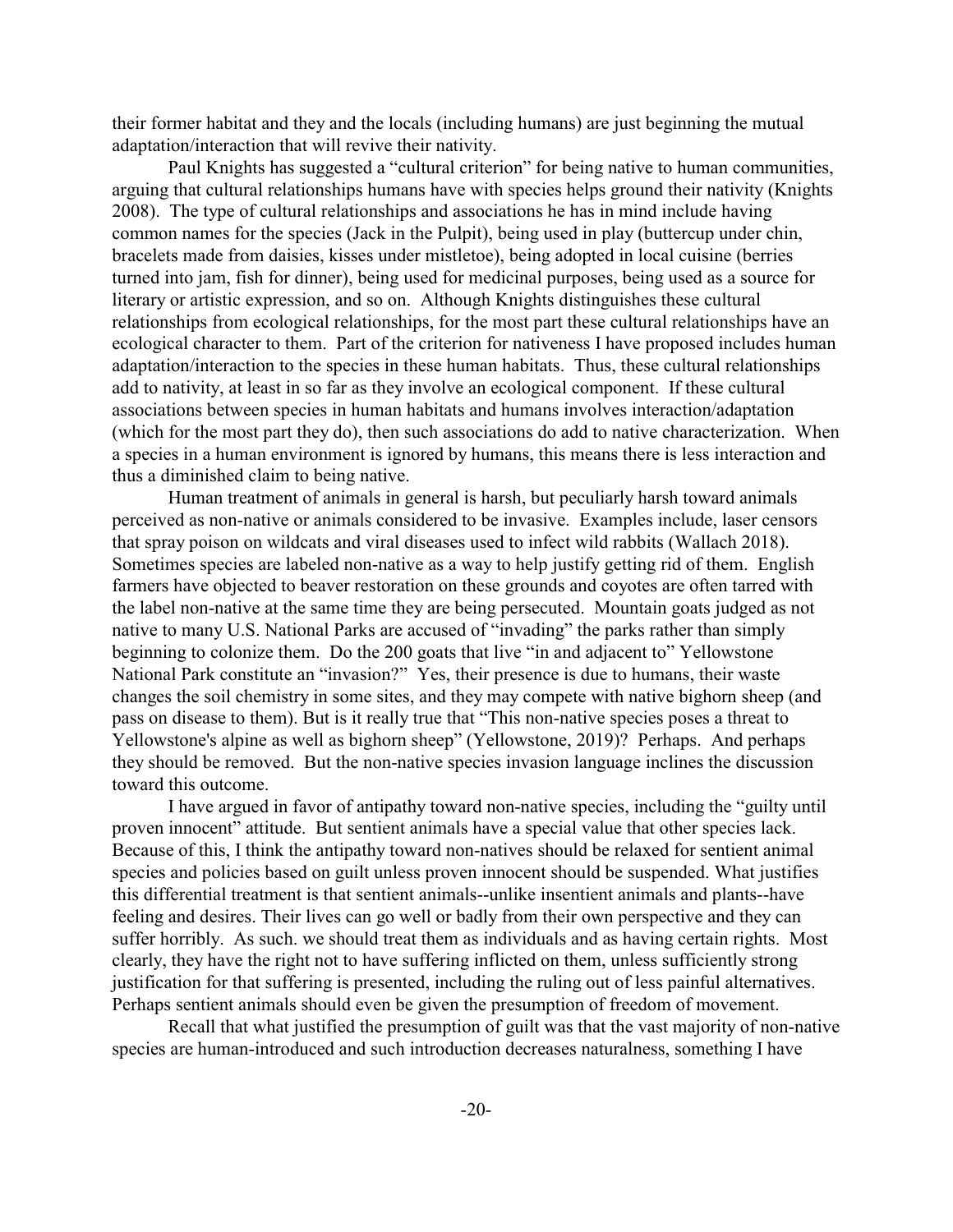argued is an especially important value in our time of massive ongoing humanization of earth. Concerns about loss of biodiversity and homogenization are also important, but can't be simply assumed in the case of non-natives. Instead, they require investigation. But with sentient animals another definitive value is added to the mix. We should not shoot non-native mountain goats who stray into our national parks simply on grounds that it is exceeding likely they are human introduced. I do not think the loss of naturalness value this (likely) represents is by itself sufficient to justify immediate dispatch. Their unnaturalness will count in favor of their removal, as will their possible consequences on biodiversity and homogenization. But the burden of proof will have shifted because these species have a special value. Note that with non-native plants or insentient animals (say insects) the presumption of guilt remains and their expedited removal is permissible, for they lack the burden shifting value that comes with the rights of sentient animals.

# **Conclusion**

This essay has defended biological nativism and its antipathy toward non-natives. Native species are those that have significantly adapted/interacted with local biota and abiota. Nonnatives are increasingly pervasive, their presence indicative of and caused by massively increased human global impact. There are serious concerns about and evidence supporting non-natives' negative impacts on biodiversity and their homogenization of ecosystems. However, there are numerous instances where non-natives contribute positively to biodiversity and such contributions are likely to increase. Nonetheless, the generalized antipathy toward non-natives is justified by respect for independent nature, for the vast majority of non-natives are introduced by humans and thus are part of the ever increasing and arrogant human domination of once natural dimensions of earth. Preference for natives need not be based on prejudicial dislike of the foreign or misconceived ideas about the nature of natural systems. Animals can become native to human habitats and the special value of sentient animals suggest that, for them alone, we should withhold our presumption in favor of expedited removal.

# **References**

Ballard R. and Jones, G. (2011). "Natural Neighbors: Indigenous Landscapes and Eco-estates in Durban, South Africa," *Annals of the Association of American Geographers*, 101 (1). pp. 131-148.

Bellard, C et al., 2016 "Alien species as a driver of recent extinctions" Biology Letters, February 29 Volume 12, Issue 2 https://royalsocietypublishing.org/doi/full/10.1098/rsbl.2015.0623

Brown, E. (2018), "Widely Misinterpreted Report Still Shows Catastrophic Animal Decline," *National Geographic* November 1.

Chew, M. & Hamilton, A. "The Rise and Fall of Biotic Nativeness: A Historical Perspective," in D. Richardson, ed., *Fifty Years of Invasion Ecology: The Legacy of Charles Elton*, 36-47 (Blackwell, 2011).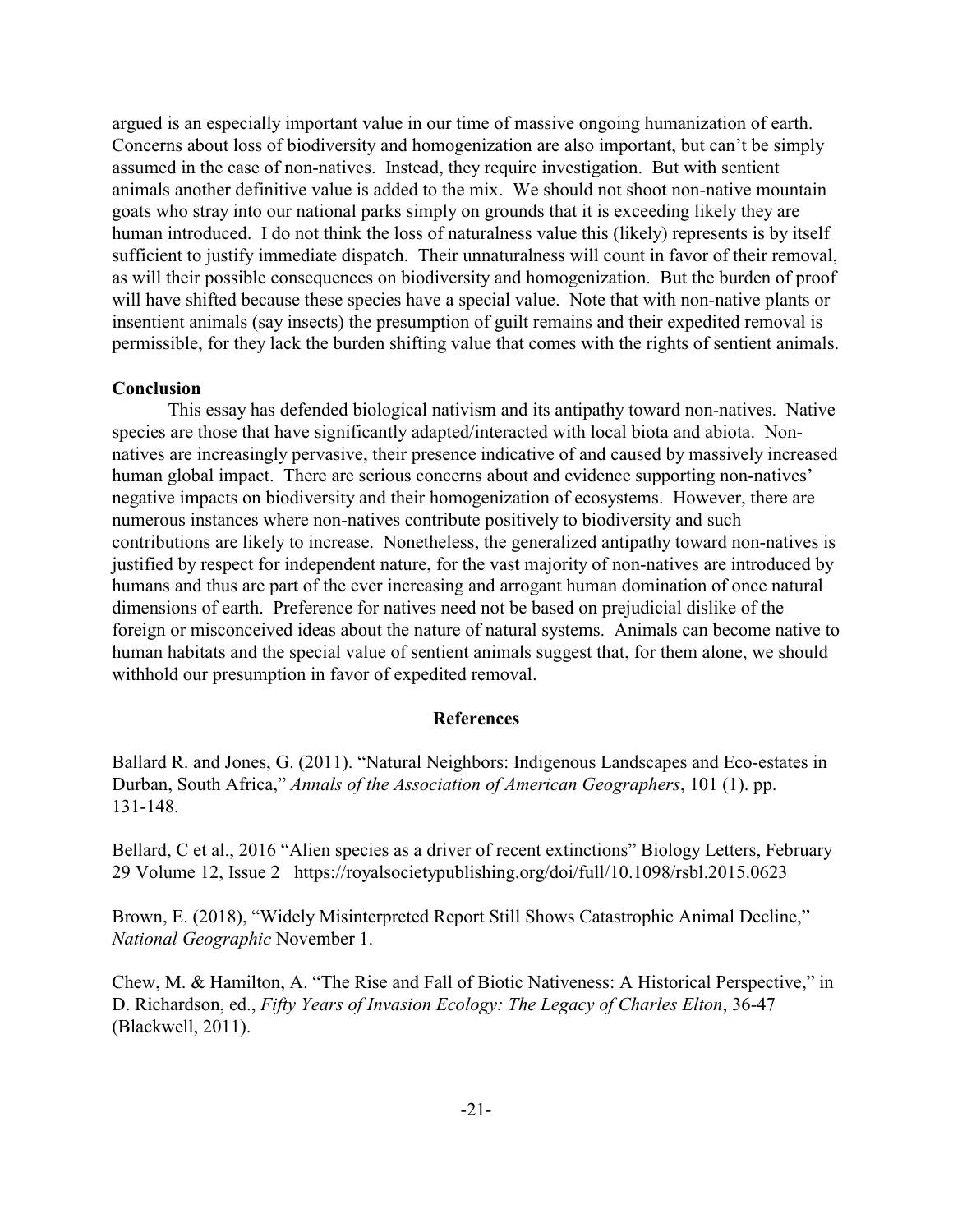Chew, M. (2015) Ecologists, Environmentalists, Experts, and the Invasion of the 'Second Greatest Threat' *International Review of Environmental History,* Volume1, edited by James Beattie, pages 7-40.

Crawford, A. January 9, 2018 "Why We Should Rethink How We Talk About 'Alien' Species" Smithsonian.com https://www.smithsonianmag.com/science-nature/why-scientists-are-starting-rethink-how-they-ta

lk-about-alien-species-180967761/ Accessed March 14, 2019

Davis M. (2009) *Invasion Biology*. Oxford: Oxford University Press.

Davis MA, et al., (2011) "Don't Judge Species by their Origin" June 2011 | Vol 474 | Nature | 153

Davis, M and Chew, M (2017) "The Denialists Are Coming!' Well, Not Exactly: A Response to Russell and Blackburn" *Trends in Ecology & Evolution* 32(4) March

Fox, D (2007) "Back to the No-analog Future?" Science Vol 316 11 May, pp. 823-25.

 Goode, E (2016) "Invasive Species Aren't Always Unwanted," *New York Times* Feb. 29 https://www.nytimes.com/2016/03/01/science/invasive-species.html

Hettinger N. (2001) "Exotic Species, Naturalization, and Biological Nativism," *Environmental Values* 10, no. 2: 193-224.

Hettinger, N. (2014) "Valuing Naturalness in the Anthropocene: Now More than Ever," in *Keeping the Wild: Against the Domestication of Earth*, ed. by George Wuerthner, Eileen Crist, and Tom Butler (Washington, DC: Foundation for Deep Ecology), pp. 174-179.

Hettinger, N. (2018) "Naturalness, Wild-animal Suffering, and Palmer on Laissez-faire," *Les Ateliers de l'éthique/The Ethics Forum*, pp. 65-84. https://www.erudit.org/fr/revues/ateliers/2018-v13-n1-ateliers04192/1055118ar.pdf

Justus, J. (2014). "Exotic Species," in Encyclopedia of Environmental Ethics and Philosophy, ed. by Callicott, B. and Frodeman, R.

Kendle A. and Rose, J. (2000) "The Aliens Have Landed! What Are the Justifications For `Native Only' Policies in Landscape Plantings*? Landscape and Urban Planning* 47, p. 19-31.

Keulartz, J. and van der Weele, C. (2009) "Between Nativism and Cosmopolitanism: Framing and Reframing in Invasion Biology," in M. Drenthen et al. (eds.), *New Visions of Nature* (Netherlands: Springer), pp. 237-256.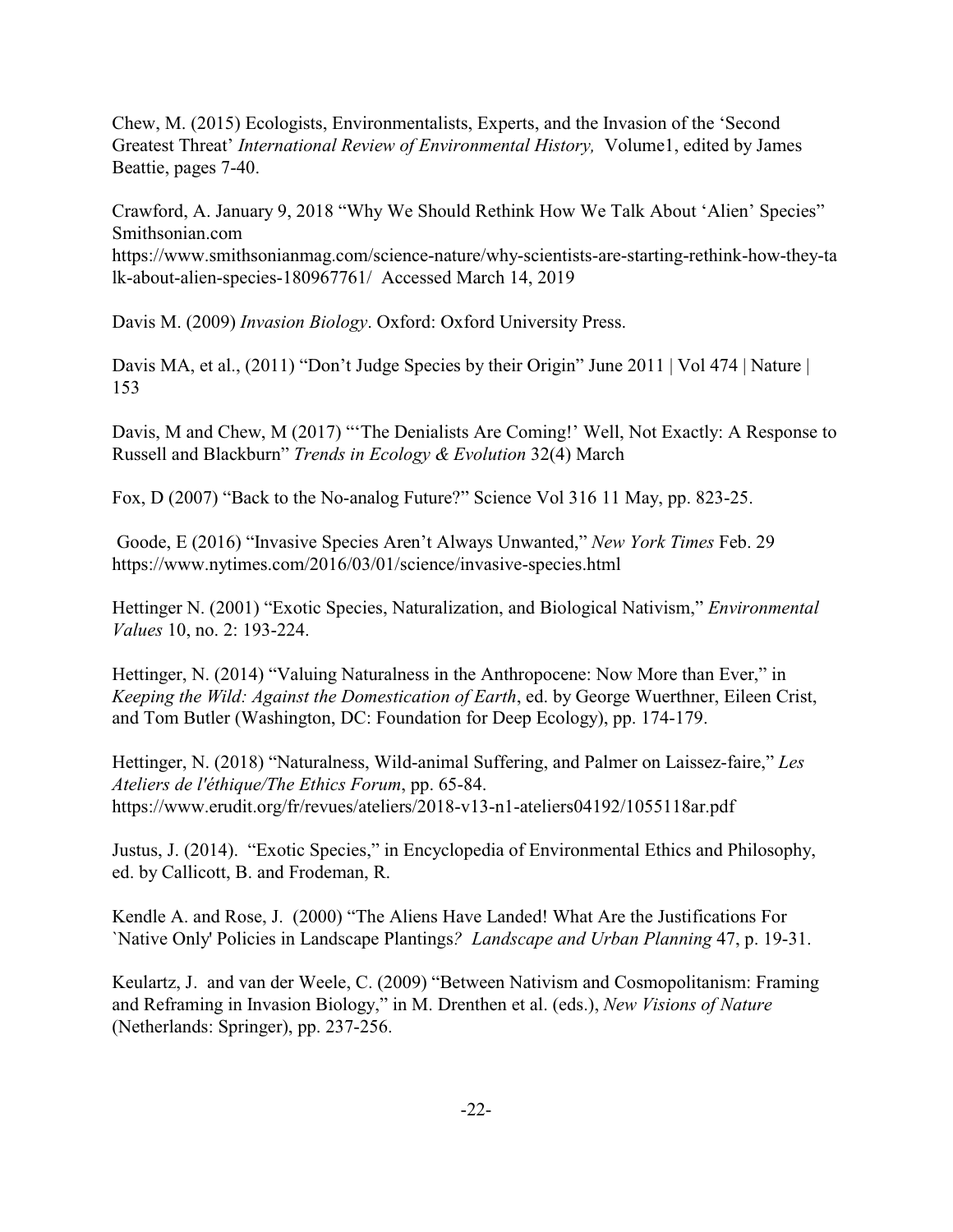Khoury, C. et al. (2016) "Origins of Food Crops Connect Countries Worldwide," *Proceedings of the Royal Society B: Biological Sciences* June 15. 283: 20160792. http://dx.doi.org/10.1098/rspb.2016.0792

Kolbert, E (2014) *The Sixth Extinction: An Unnatural History* (New York: Henry Holt).

Knights, P. (2008) "Native Species, Human Communities and Cultural Relationships," *Environmental Values* 17, pp, 353–373.

Kolbert, E. (2017) "The Fate of the Earth," *The New Yorker* October 12 https://www.newyorker.com/tech/annals-of-technology/the-fate-of-earth

Lodge, D and Shrader-Frechette, K. (2003). "Nonindigenous Species: Ecological Explanation, Environmental Ethics, and Public Policy," *Conservation Biology,* Pages 31–37 Volume 17, No. 1, February

Marris, E. (2011). *Rambunctious Garden: Saving Nature in a Post-Wild World* (New York: Bloomsbury).

Marris, E. (2014) "'New Conservation' Is an Expansion of Approaches, Not an Ethical Orientation," *Animal Conservation*. April 30.

McKinney, M. and Lockwood, J. (1999). "Biotic homogenization: a few winners replacing many losers in the next mass extinction," *Trends in Ecology and Evolution,* vol. 14, no. 11 November

Lundgren, E. (2018) "Introduced Megafauna Are Rewilding the Anthropocene," *Ecography* 41: 857–866.

Paolucci, M. (2013). "Origin matters: Alien consumers inflict greater damage on prey populations than do native consumers," *Diversity and Distributions*, 19, 988–995

Pauchard, A. et al., "Biodiversity assessments: Origin matters," *PLoS Biol* 16(11): e2006686. <https://doi.org/> 10.1371/journal.pbio.2006686

Pearce, F. (2015a). *The New Wild: Why Invasive Species Will Be Nature's Salvation* (Boston: Beacon Press).

Pearce, F. (2015b). "Invasive Species Will Save Us: The New Way We must Think about the Environment Now," *Salon* April 11.

https://www.salon.com/2015/04/11/invasive species will save us the new way we must thi nk about the environment now/ accessed March 2019

Petsch, D. (2016) "Causes and Consequences of Biotic Homogenization in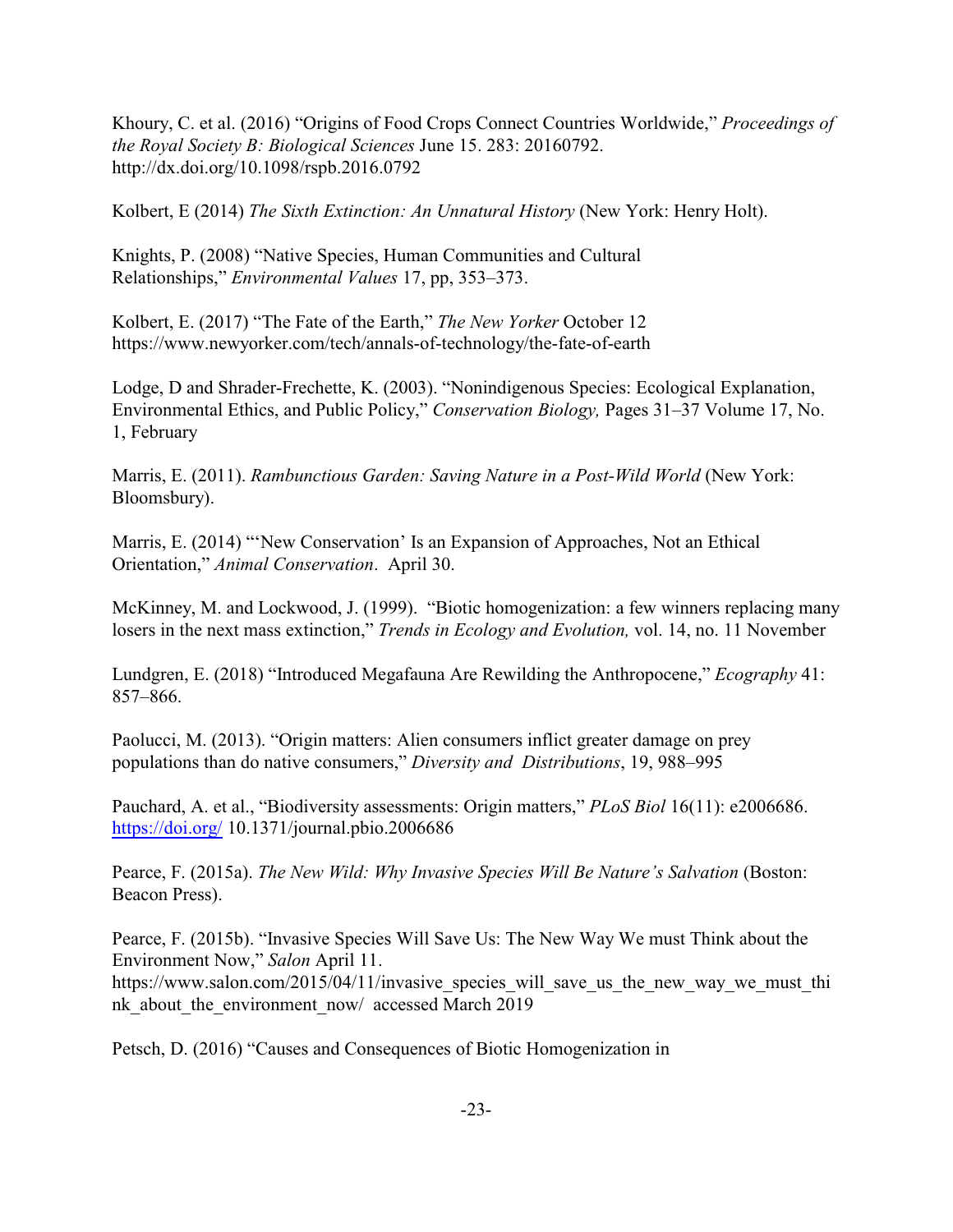Freshwater Ecosystems," *International Review of Hydrobiology*, 101, 113–122.

Pimentel, D. et al. (2005) "Update on the Environmental and Economic Costs Associated with Alien-invasive Species in the United States," Ecological Economics 52, 273-288.

Pysek P. (1998) "Alien and native species in Central European urban floras: a quantitative comparison." Journal of Biogeography. 25(1):155.

Ricciardi, et al. (2011) "Should Biological Invasions Be Managed as Natural Disasters?" *Bioscience* April pp. 312-317.

Richardson, D. and Ricciardi, A. (2013) "Misleading criticisms of invasion science: a field guide," *Diversity and Distributions* 19, 1461–1467.

Russell J. and Blackburn T. The Rise of Invasive Species Denialism Trends in Ecology & Evolution, January 2017, Vol. 32, No. 1.

Sagoff, M. (2000). "Why Exotic Species Are Not as Bad as We Fear," *Chronicle of Higher Education*, Vol. 46, Number 42 June 23.

Sax, D. et al., 2002. "Species Invasions Exceed Extinctions on Islands Worldwide: A Comparative Study of Plants and Birds," *American Naturalist*, vol. 160, no. 6 December

Schlaepfer M (2018). "Do non-native species contribute to biodiversity? PLoS Biol 16(4): e2005568.<https://doi.org/10.1371/journal.> pbio.2005568

Seebens, H. et al. 2017. "No saturation in the accumulation of alien species worldwide." Nat. Commun. 8, 14435 doi: 10.1038/ncomms14435 (2017)

Schlaepfer M, et. al. (2011). "The Potential Conservation Value of Non-native Species. *Conservation Biology* Volume 25, No. 3, p. 428–437.

Simberloff, D et al., (2012) "The natives are restless, but not often and mostly when disturbed," Ecology 93(3), pp. 598–607.

Slezak M, 19 March 2015, "Cane toad has surprise effect on Australian ecosystem" *New Scientist*

https://www.newscientist.com/article/dn27199-cane-toad-has-surprise-effect-on-australian-ecosy stem/

Switzer, D. and Angeli, N. (2016). "Human and Non-Human Migration: Understanding Species Introduction and Translocation through Migration Ethics," Environmental Values 25: 443–463.